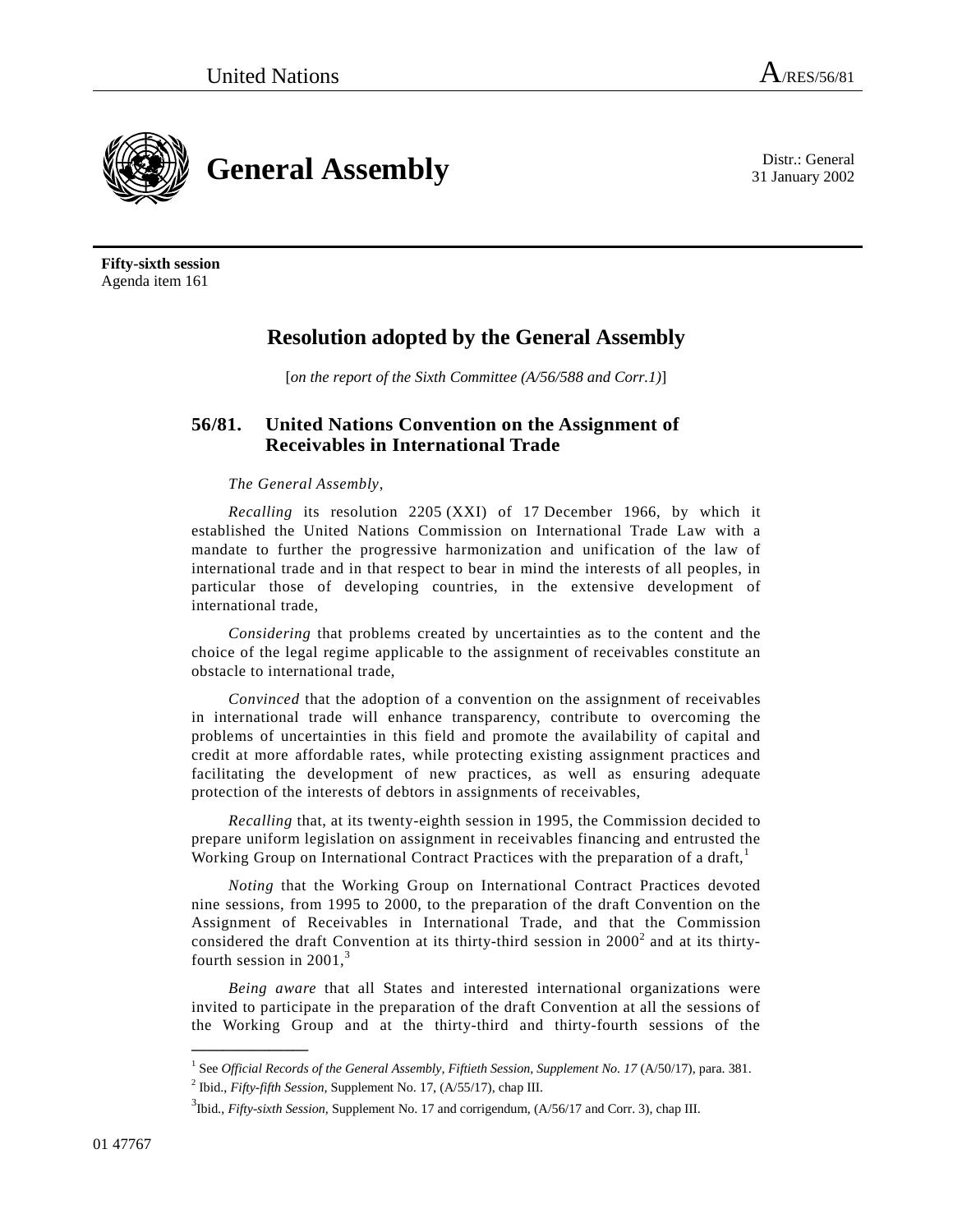Commission, either as members or as observers, with a full opportunity to speak and make proposals,

*Noting with satisfaction* that the text of the draft Convention was circulated for comments once before the thirty-third session of the Commission and a second time in its revised version before the thirty-fourth session of the Commission to all Governments and international organizations invited to attend the meetings of the Commission and the Working Group as observers, and that the comments received were before the Commission at its thirty-third<sup>4</sup> and thirty-fourth sessions,

*Taking note with satisfaction* of the decision of the Commission at its thirtyfourth session to submit the draft Convention to the General Assembly for its consideration<sup>5</sup>

*Taking note* of the draft Convention adopted by the Commission,<sup>6</sup>

 1. *Expresses its appreciation* to the United Nations Commission on International Trade Law for preparing the draft Convention on the Assignment of Receivables in International Trade;<sup>6</sup>

 2. *Adopts and opens for signature or accession* the United Nations Convention on the Assignment of Receivables in International Trade, contained in the annex to the present resolution;

 3. *Calls upon* all Governments to consider becoming party to the Convention.

> *85th plenary meeting 12 December 2001*

# **Annex**

# **United Nations Convention on the Assignment of Receivables in International Trade**

### **Preamble**

*The Contracting States*,

*Reaffirming* their conviction that international trade on the basis of equality and mutual benefit is an important element in the promotion of friendly relations among States,

*Considering* that problems created by uncertainties as to the content and the choice of legal regime applicable to the assignment of receivables constitute an obstacle to international trade,

*Desiring* to establish principles and to adopt rules relating to the assignment of receivables that would create certainty and transparency and promote the modernization of the law relating to assignments of receivables, while protecting existing assignment practices and facilitating the development of new practices,

*Desiring also* to ensure adequate protection of the interests of debtors in assignments of receivables,

**\_\_\_\_\_\_\_\_\_\_\_\_\_\_\_** 

 $4$  See A/CN.9/472 and Add.1-5.

<sup>5</sup> *Official Records of the General Assembly, Fifty-sixth Session, Supplement No. 17* and corrigendum (A/56/17 and Corr.3), para. 200.

<sup>6</sup> Ibid., annex I.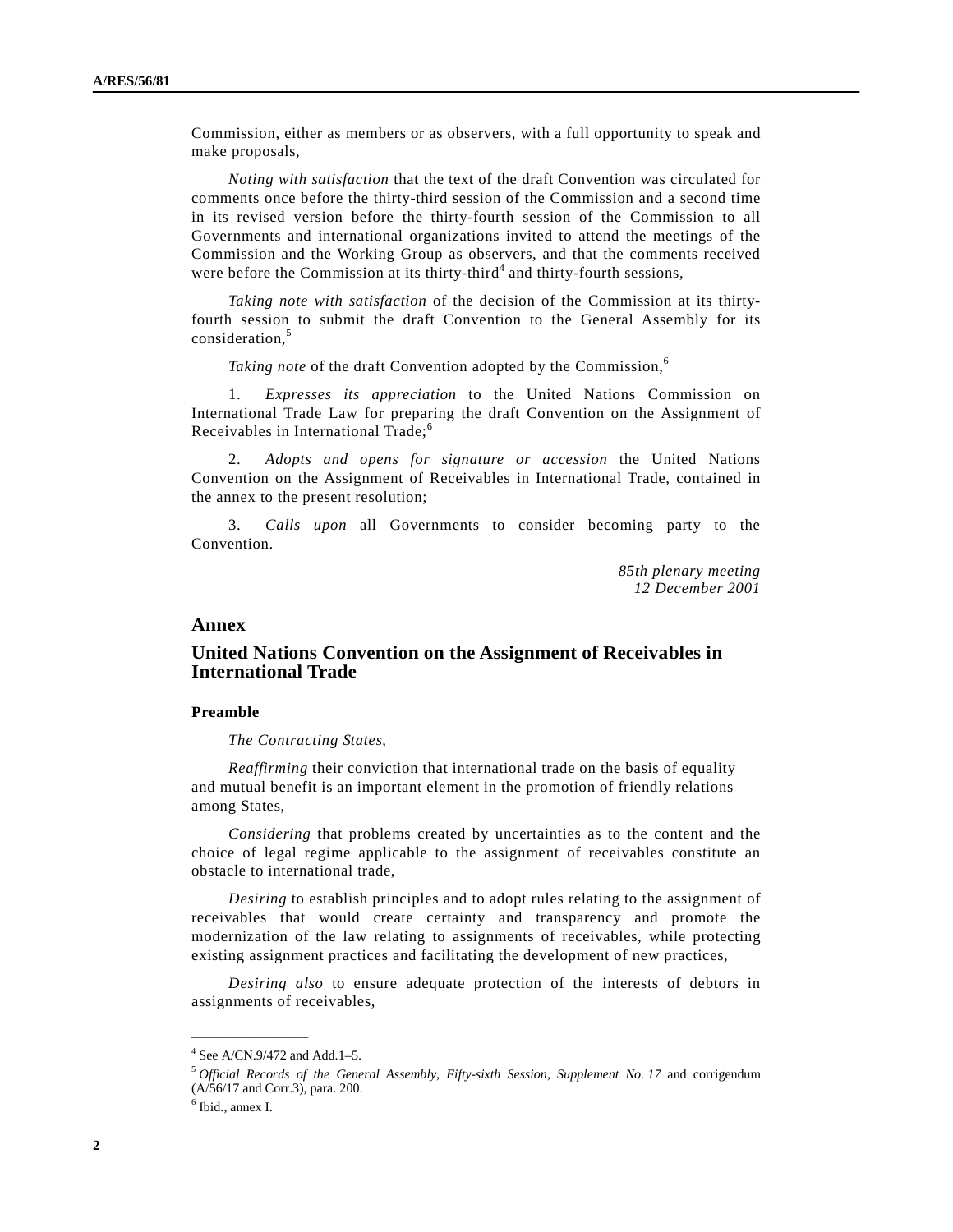*Being of the opinion* that the adoption of uniform rules governing the assignment of receivables would promote the availability of capital and credit at more affordable rates and thus facilitate the development of international trade,

*Have agreed as follows*:

# **Chapter I Scope of application**

*Article 1 Scope of application* 

1. This Convention applies to:

 (*a*) Assignments of international receivables and to international assignments of receivables as defined in this chapter, if, at the time of conclusion of the contract of assignment, the assignor is located in a Contracting State; and

 (*b*) Subsequent assignments, provided that any prior assignment is governed by this Convention.

 2. This Convention applies to subsequent assignments that satisfy the criteria set forth in paragraph 1 (*a*) of this article, even if it did not apply to any prior assignment of the same receivable.

 3. This Convention does not affect the rights and obligations of the debtor unless, at the time of conclusion of the original contract, the debtor is located in a Contracting State or the law governing the original contract is the law of a Contracting State.

 4. The provisions of chapter V apply to assignments of international receivables and to international assignments of receivables as defined in this chapter independently of paragraphs 1 to 3 of this article. However, those provisions do not apply if a State makes a declaration under article 39.

 5. The provisions of the annex to this Convention apply as provided in article 42.

#### *Article 2*

*Assignment of receivables* 

For the purposes of this Convention:

 (*a*) "Assignment" means the transfer by agreement from one person ("assignor") to another person ("assignee") of all or part of or an undivided interest in the assignor's contractual right to payment of a monetary sum ("receivable") from a third person ("the debtor"). The creation of rights in receivables as security for indebtedness or other obligation is deemed to be a transfer;

 (*b*) In the case of an assignment by the initial or any other assignee ("subsequent assignment"), the person who makes that assignment is the assignor and the person to whom that assignment is made is the assignee.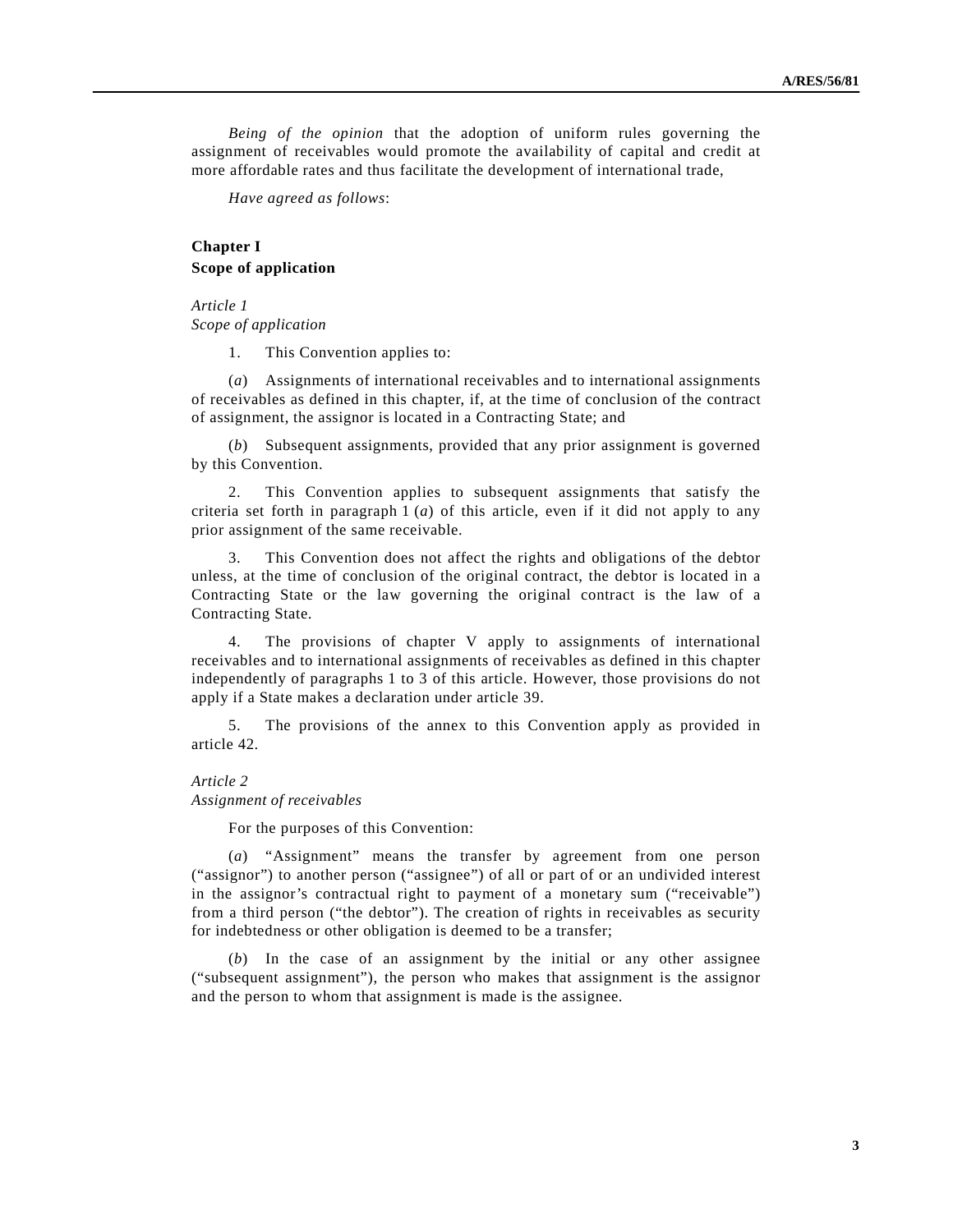# *Article 3*

*Internationality* 

 A receivable is international if, at the time of conclusion of the original contract, the assignor and the debtor are located in different States. An assignment is international if, at the time of conclusion of the contract of assignment, the assignor and the assignee are located in different States.

## *Article 4*

*Exclusions and other limitations* 

1. This Convention does not apply to assignments made:

(*a*) To an individual for his or her personal, family or household purposes;

 (*b*) As part of the sale or change in the ownership or legal status of the business out of which the assigned receivables arose.

 2. This Convention does not apply to assignments of receivables arising under or from:

(*a*) Transactions on a regulated exchange;

 (*b*) Financial contracts governed by netting agreements, except a receivable owed on the termination of all outstanding transactions;

(*c*) Foreign exchange transactions;

 (*d*) Inter-bank payment systems, inter-bank payment agreements or clearance and settlement systems relating to securities or other financial assets or instruments;

 (*e*) The transfer of security rights in, sale, loan or holding of or agreement to repurchase securities or other financial assets or instruments held with an intermediary;

(*f*) Bank deposits;

(*g*) A letter of credit or independent guarantee.

 3. Nothing in this Convention affects the rights and obligations of any person under the law governing negotiable instruments.

 4. Nothing in this Convention affects the rights and obligations of the assignor and the debtor under special laws governing the protection of parties to transactions made for personal, family or household purposes.

5. Nothing in this Convention:

 (*a*) Affects the application of the law of a State in which real property is situated to either:

 (i) An interest in that real property to the extent that under that law the assignment of a receivable confers such an interest; or

 (ii) The priority of a right in a receivable to the extent that under that law an interest in the real property confers such a right; or

 (*b*) Makes lawful the acquisition of an interest in real property not permitted under the law of the State in which the real property is situated.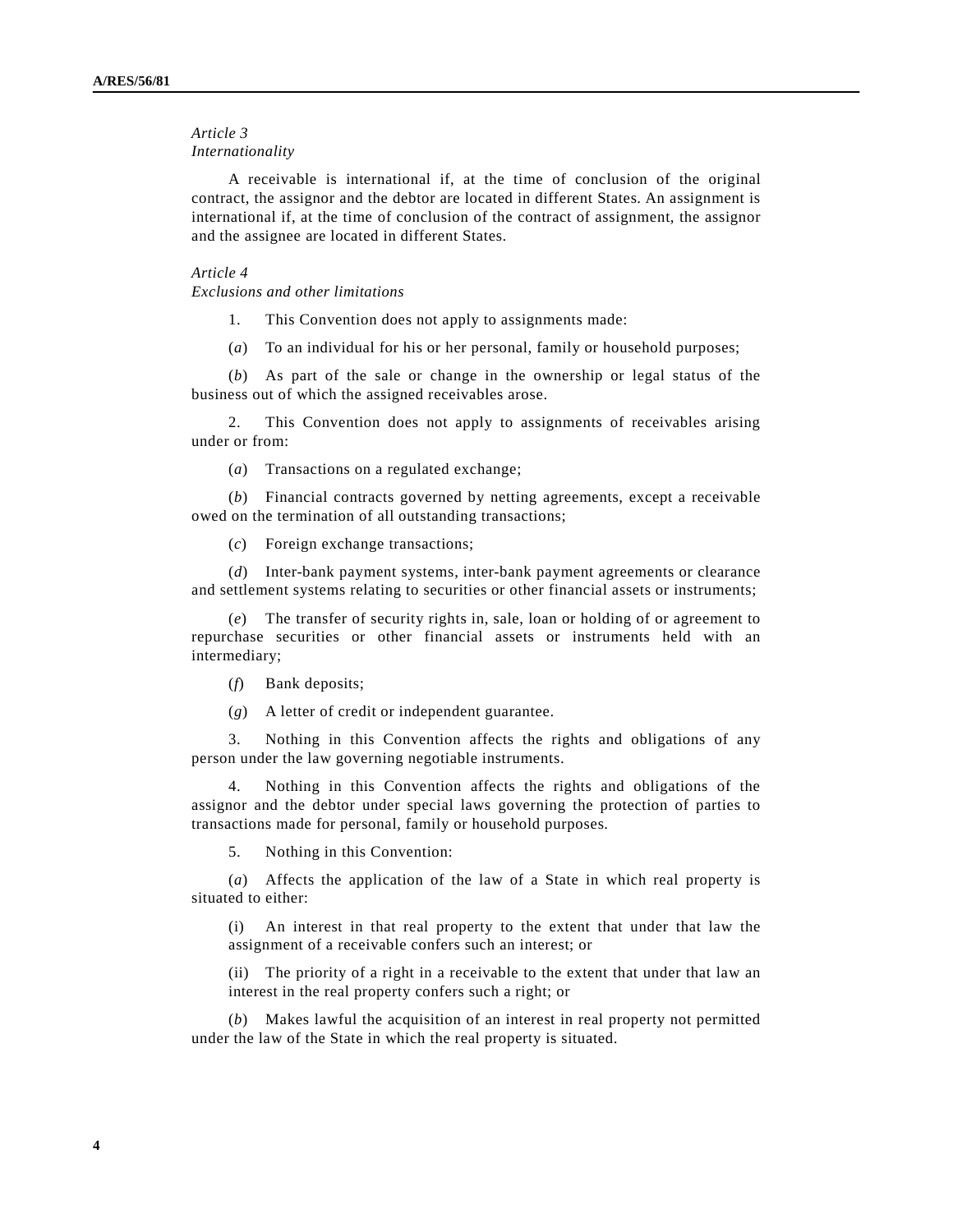# **Chapter II General provisions**

*Article 5 Definitions and rules of interpretation* 

For the purposes of this Convention:

 (*a*) "Original contract" means the contract between the assignor and the debtor from which the assigned receivable arises;

 (*b*) "Existing receivable" means a receivable that arises upon or before conclusion of the contract of assignment and "future receivable" means a receivable that arises after conclusion of the contract of assignment;

 (*c*) "Writing" means any form of information that is accessible so as to be usable for subsequent reference. Where this Convention requires a writing to be signed, that requirement is met if, by generally accepted means or a procedure agreed to by the person whose signature is required, the writing identifies that person and indicates that person's approval of the information contained in the writing;

 (*d*) "Notification of the assignment" means a communication in writing that reasonably identifies the assigned receivables and the assignee;

 (*e*) "Insolvency administrator" means a person or body, including one appointed on an interim basis, authorized in an insolvency proceeding to administer the reorganization or liquidation of the assignor's assets or affairs;

 (*f*) "Insolvency proceeding" means a collective judicial or administrative proceeding, including an interim proceeding, in which the assets and affairs of the assignor are subject to control or supervision by a court or other competent authority for the purpose of reorganization or liquidation;

 (*g*) "Priority" means the right of a person in preference to the right of another person and, to the extent relevant for such purpose, includes the determination whether the right is a personal or a property right, whether or not it is a security right for indebtedness or other obligation and whether any requirements necessary to render the right effective against a competing claimant have been satisfied;

 (*h*) A person is located in the State in which it has its place of business. If the assignor or the assignee has a place of business in more than one State, the place of business is that place where the central administration of the assignor or the assignee is exercised. If the debtor has a place of business in more than one State, the place of business is that which has the closest relationship to the original contract. If a person does not have a place of business, reference is to be made to the habitual residence of that person;

 (*i*) "Law" means the law in force in a State other than its rules of private international law;

 (*j*) "Proceeds" means whatever is received in respect of an assigned receivable, whether in total or partial payment or other satisfaction of the receivable. The term includes whatever is received in respect of proceeds. The term does not include returned goods;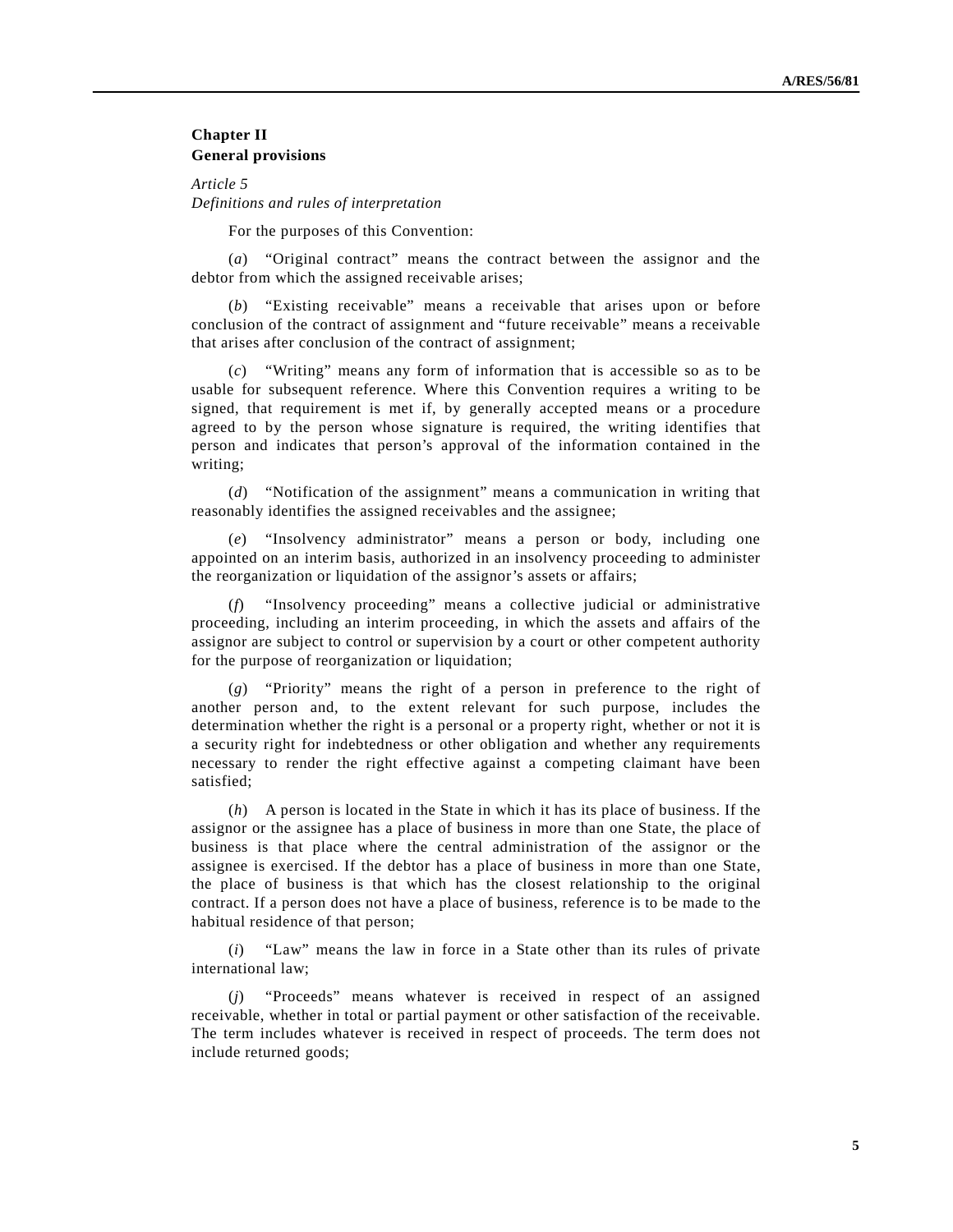(*k*) "Financial contract" means any spot, forward, future, option or swap transaction involving interest rates, commodities, currencies, equities, bonds, indices or any other financial instrument, any repurchase or securities lending transaction, and any other transaction similar to any transaction referred to above entered into in financial markets and any combination of the transactions mentioned above;

 (*l*) "Netting agreement" means an agreement between two or more parties that provides for one or more of the following:

 (i) The net settlement of payments due in the same currency on the same date whether by notation or otherwise;

 (ii) Upon the insolvency or other default by a party, the termination of all outstanding transactions at their replacement or fair market values, conversion of such sums into a single currency and netting into a single payment by one party to the other; or

 (iii) The set-off of amounts calculated as set forth in subparagraph (l) (ii) of this article under two or more netting agreements;

(*m*) "Competing claimant" means:

 (i) Another assignee of the same receivable from the same assignor, including a person who, by operation of law, claims a right in the assigned receivable as a result of its right in other property of the assignor, even if that receivable is not an international receivable and the assignment to that assignee is not an international assignment;

(ii) A creditor of the assignor; or

(iii) The insolvency administrator.

#### *Article 6*

#### *Party autonomy*

 Subject to article 19, the assignor, the assignee and the debtor may derogate from or vary by agreement provisions of this Convention relating to their respective rights and obligations. Such an agreement does not affect the rights of any person who is not a party to the agreement.

#### *Article 7*

*Principles of interpretation* 

 1. In the interpretation of this Convention, regard is to be had to its object and purpose as set forth in the preamble, to its international character and to the need to promote uniformity in its application and the observance of good faith in international trade.

Questions concerning matters governed by this Convention that are not expressly settled in it are to be settled in conformity with the general principles on which it is based or, in the absence of such principles, in conformity with the law applicable by virtue of the rules of private international law.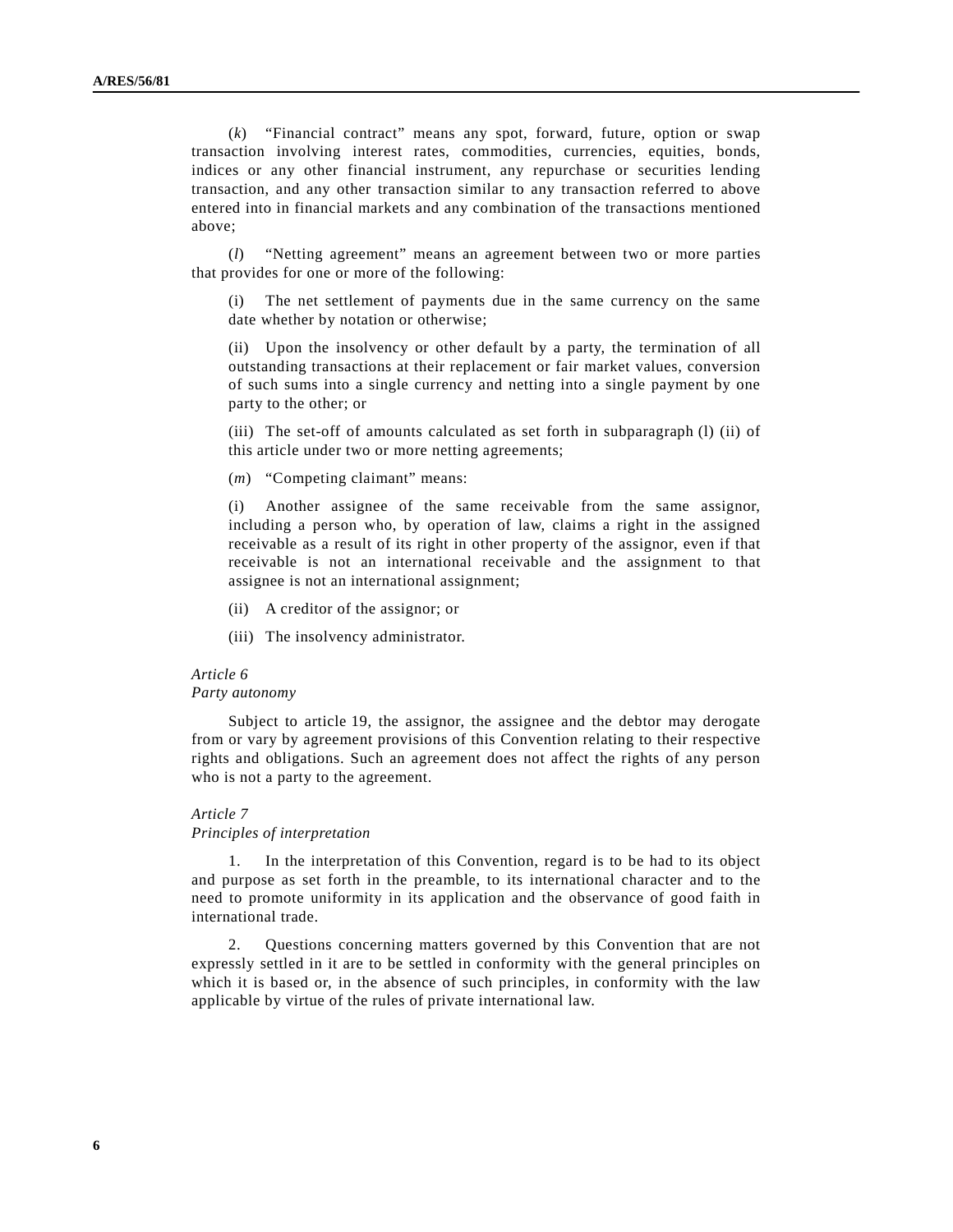# **Chapter III Effects of assignment**

#### *Article 8*

## *Effectiveness of assignments*

 1. An assignment is not ineffective as between the assignor and the assignee or as against the debtor or as against a competing claimant, and the right of an assignee may not be denied priority, on the ground that it is an assignment of more than one receivable, future receivables or parts of or undivided interests in receivables, provided that the receivables are described:

(*a*) Individually as receivables to which the assignment relates; or

 (*b*) In any other manner, provided that they can, at the time of the assignment or, in the case of future receivables, at the time of conclusion of the original contract, be identified as receivables to which the assignment relates.

Unless otherwise agreed, an assignment of one or more future receivables is effective without a new act of transfer being required to assign each receivable.

Except as provided in paragraph 1 of this article, article 9 and article 10, paragraphs 2 and 3, this Convention does not affect any limitations on assignments arising from law.

## *Article 9*

#### *Contractual limitations on assignments*

 1. An assignment of a receivable is effective notwithstanding any agreement between the initial or any subsequent assignor and the debtor or any subsequent assignee limiting in any way the assignor's right to assign its receivables.

 2. Nothing in this article affects any obligation or liability of the assignor for breach of such an agreement, but the other party to such agreement may not avoid the original contract or the assignment contract on the sole ground of that breach. A person who is not party to such an agreement is not liable on the sole ground that it had knowledge of the agreement.

3. This article applies only to assignments of receivables:

 (*a*) Arising from an original contract that is a contract for the supply or lease of goods or services other than financial services, a construction contract or a contract for the sale or lease of real property;

 (b) Arising from an original contract for the sale, lease or licence of industrial or other intellectual property or of proprietary information;

(*c*) Representing the payment obligation for a credit card transaction; or

 (*d*) Owed to the assignor upon net settlement of payments due pursuant to a netting agreement involving more than two parties.

## *Article 10*

## *Transfer of security rights*

 1. A personal or property right securing payment of the assigned receivable is transferred to the assignee without a new act of transfer. If such a right, under the law governing it, is transferable only with a new act of transfer, the assignor is obliged to transfer such right and any proceeds to the assignee.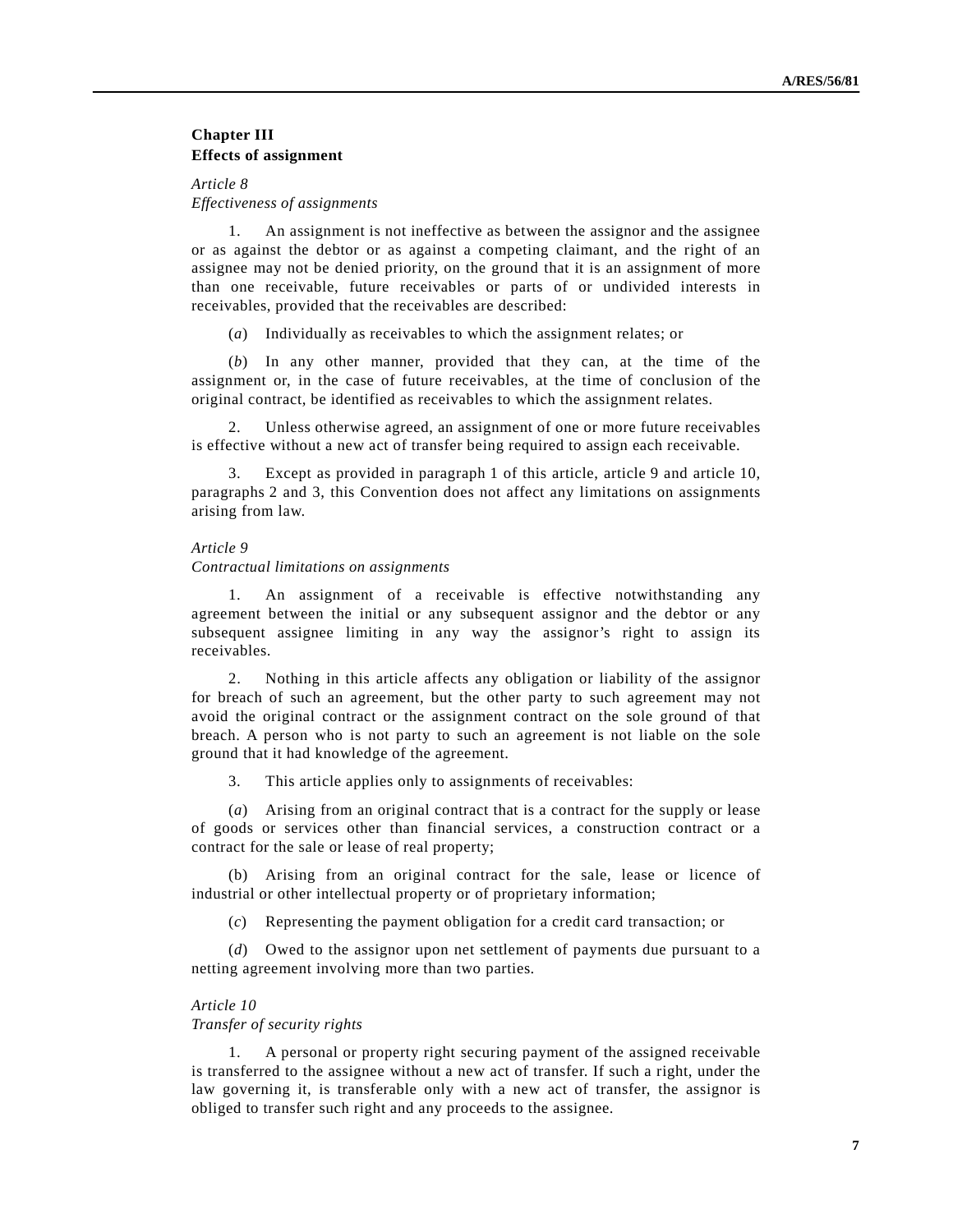2. A right securing payment of the assigned receivable is transferred under paragraph 1 of this article notwithstanding any agreement between the assignor and the debtor or other person granting that right, limiting in any way the assignor's right to assign the receivable or the right securing payment of the assigned receivable.

 3. Nothing in this article affects any obligation or liability of the assignor for breach of any agreement under paragraph 2 of this article, but the other party to that agreement may not avoid the original contract or the assignment contract on the sole ground of that breach. A person who is not a party to such an agreement is not liable on the sole ground that it had knowledge of the agreement.

 4. Paragraphs 2 and 3 of this article apply only to assignments of receivables:

 (*a*) Arising from an original contract that is a contract for the supply or lease of goods or services other than financial services, a construction contract or a contract for the sale or lease of real property;

 (*b*) Arising from an original contract for the sale, lease or licence of industrial or other intellectual property or of proprietary information;

(*c*) Representing the payment obligation for a credit card transaction; or

 (*d*) Owed to the assignor upon net settlement of payments due pursuant to a netting agreement involving more than two parties.

The transfer of a possessory property right under paragraph 1 of this article does not affect any obligations of the assignor to the debtor or the person granting the property right with respect to the property transferred existing under the law governing that property right.

 6. Paragraph 1 of this article does not affect any requirement under rules of law other than this Convention relating to the form or registration of the transfer of any rights securing payment of the assigned receivable.

#### **Chapter IV**

## **Rights, obligations and defences**

 **Section I Assignor and assignee** 

#### *Article 11*

*Rights and obligations of the assignor and the assignee* 

 1. The mutual rights and obligations of the assignor and the assignee arising from their agreement are determined by the terms and conditions set forth in that agreement, including any rules or general conditions referred to therein.

 2. The assignor and the assignee are bound by any usage to which they have agreed and, unless otherwise agreed, by any practices they have established between themselves.

 3. In an international assignment, the assignor and the assignee are considered, unless otherwise agreed, implicitly to have made applicable to the assignment a usage that in international trade is widely known to, and regularly observed by, parties to the particular type of assignment or to the assignment of the particular category of receivables.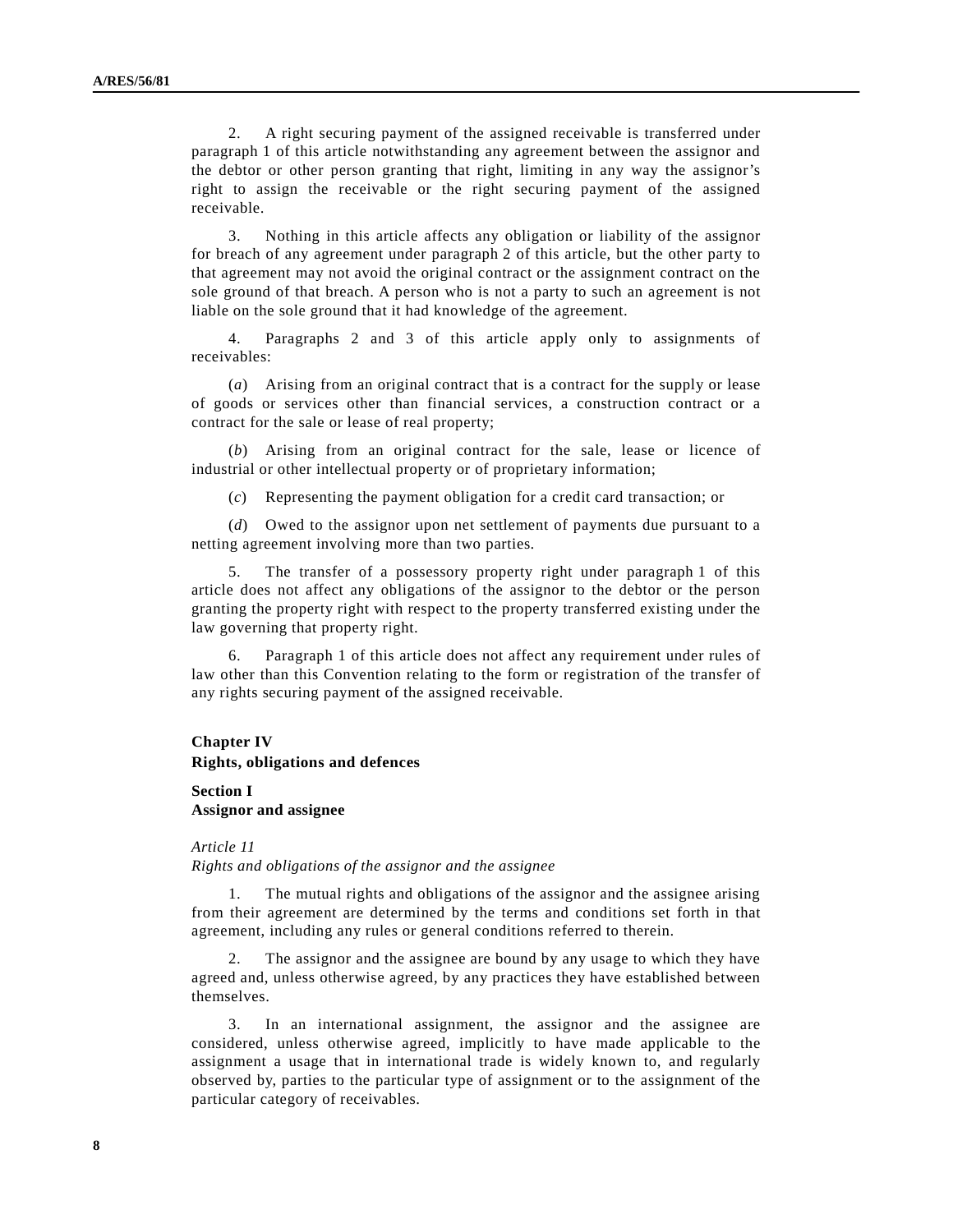# *Article 12 Representations of the assignor*

Unless otherwise agreed between the assignor and the assignee, the assignor represents at the time of conclusion of the contract of assignment that:

(*a*) The assignor has the right to assign the receivable;

 (*b*) The assignor has not previously assigned the receivable to another assignee; and

(*c*) The debtor does not and will not have any defences or rights of set-off.

 2. Unless otherwise agreed between the assignor and the assignee, the assignor does not represent that the debtor has, or will have, the ability to pay.

## *Article 13*

*Right to notify the debtor* 

Unless otherwise agreed between the assignor and the assignee, the assignor or the assignee or both may send the debtor notification of the assignment and a payment instruction, but after notification has been sent only the assignee may send such an instruction.

 2. Notification of the assignment or a payment instruction sent in breach of any agreement referred to in paragraph 1 of this article is not ineffective for the purposes of article 17 by reason of such breach. However, nothing in this article affects any obligation or liability of the party in breach of such an agreement for any damages arising as a result of the breach.

## *Article 14 Right to payment*

 1. As between the assignor and the assignee, unless otherwise agreed and whether or not notification of the assignment has been sent:

 (*a*) If payment in respect of the assigned receivable is made to the assignee, the assignee is entitled to retain the proceeds and goods returned in respect of the assigned receivable;

 (*b*) If payment in respect of the assigned receivable is made to the assignor, the assignee is entitled to payment of the proceeds and also to goods returned to the assignor in respect of the assigned receivable; and

 (*c*) If payment in respect of the assigned receivable is made to another person over whom the assignee has priority, the assignee is entitled to payment of the proceeds and also to goods returned to such person in respect of the assigned receivable.

 2. The assignee may not retain more than the value of its right in the receivable.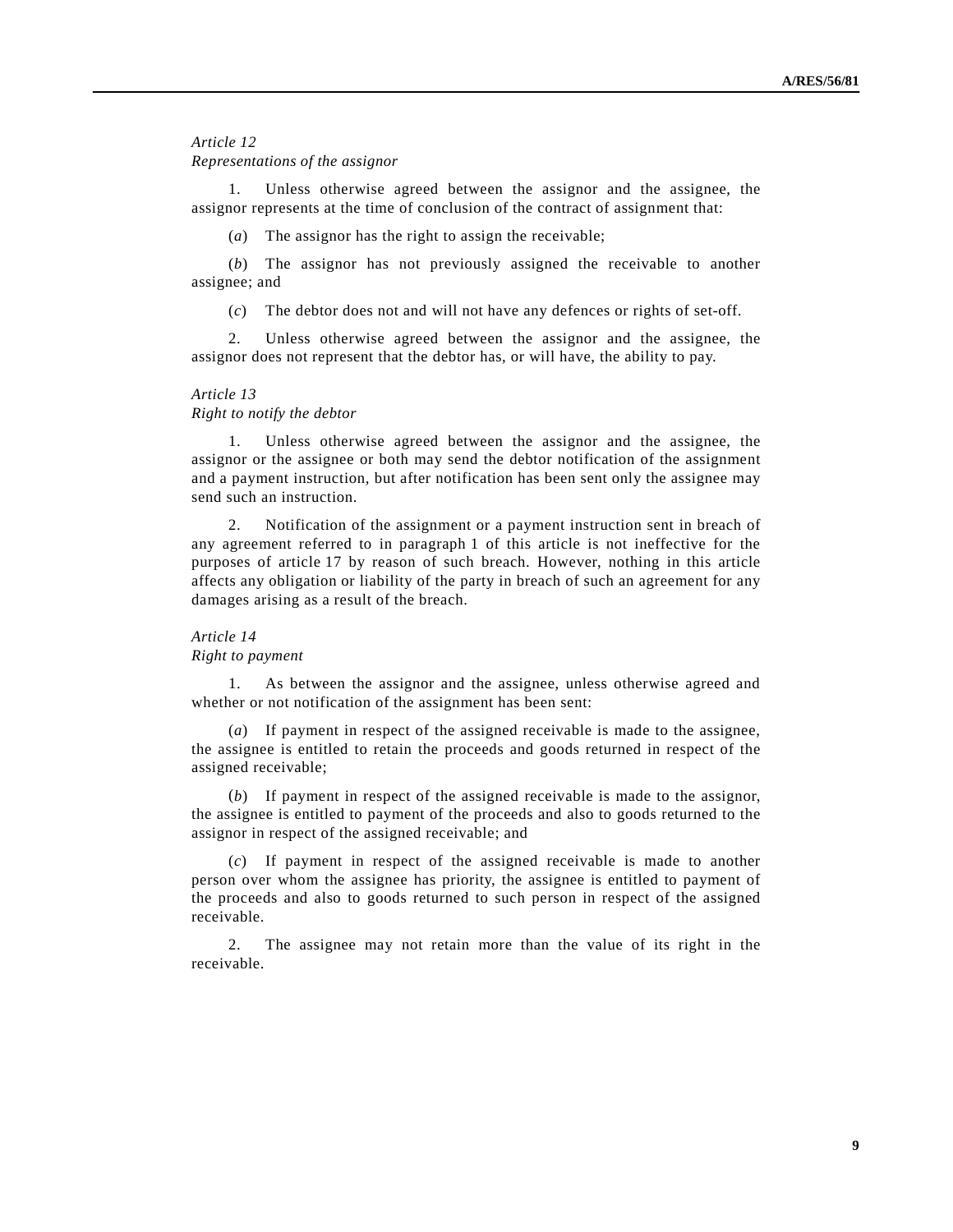## **Section II Debtor**

*Article 15 Principle of debtor protection* 

Except as otherwise provided in this Convention, an assignment does not, without the consent of the debtor, affect the rights and obligations of the debtor, including the payment terms contained in the original contract.

 2. A payment instruction may change the person, address or account to which the debtor is required to make payment, but may not change:

(*a*) The currency of payment specified in the original contract; or

 (*b*) The State specified in the original contract in which payment is to be made to a State other than that in which the debtor is located.

### *Article 16*

*Notification of the debtor* 

 1. Notification of the assignment or a payment instruction is effective when received by the debtor if it is in a language that is reasonably expected to inform the debtor about its contents. It is sufficient if notification of the assignment or a payment instruction is in the language of the original contract.

 2. Notification of the assignment or a payment instruction may relate to receivables arising after notification.

 3. Notification of a subsequent assignment constitutes notification of all prior assignments.

## *Article 17*

#### *Debtor's discharge by payment*

Until the debtor receives notification of the assignment, the debtor is entitled to be discharged by paying in accordance with the original contract.

After the debtor receives notification of the assignment, subject to paragraphs 3 to 8 of this article, the debtor is discharged only by paying the assignee or, if otherwise instructed in the notification of the assignment or subsequently by the assignee in a writing received by the debtor, in accordance with such payment instruction.

 3. If the debtor receives more than one payment instruction relating to a single assignment of the same receivable by the same assignor, the debtor is discharged by paying in accordance with the last payment instruction received from the assignee before payment.

 4. If the debtor receives notification of more than one assignment of the same receivable made by the same assignor, the debtor is discharged by paying in accordance with the first notification received.

 5. If the debtor receives notification of one or more subsequent assignments, the debtor is discharged by paying in accordance with the notification of the last of such subsequent assignments.

 6. If the debtor receives notification of the assignment of a part of or an undivided interest in one or more receivables, the debtor is discharged by paying in accordance with the notification or in accordance with this article as if the debtor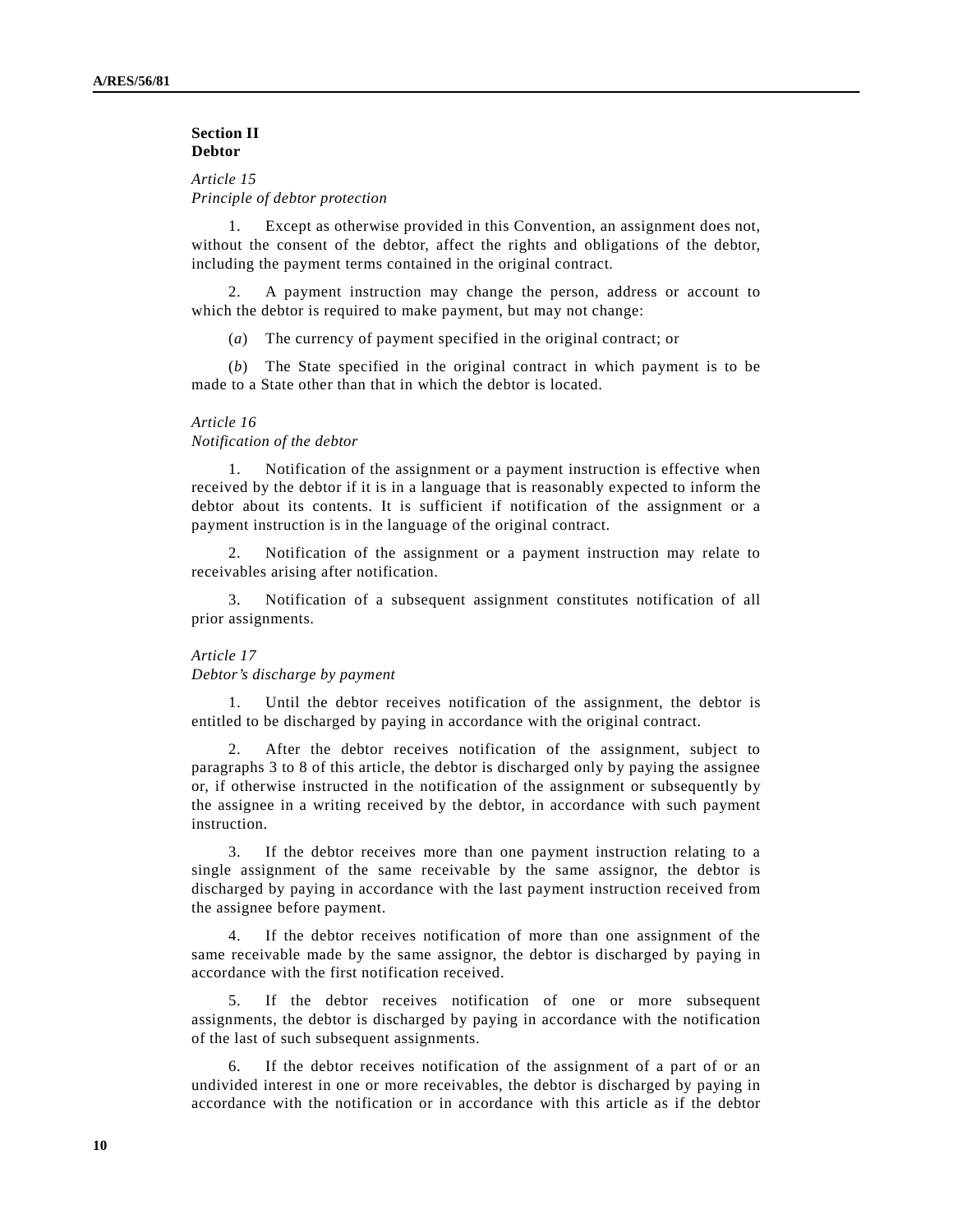had not received the notification. If the debtor pays in accordance with the notification, the debtor is discharged only to the extent of the part or undivided interest paid.

 7. If the debtor receives notification of the assignment from the assignee, the debtor is entitled to request the assignee to provide within a reasonable period of time adequate proof that the assignment from the initial assignor to the initial assignee and any intermediate assignment have been made and, unless the assignee does so, the debtor is discharged by paying in accordance with this article as if the notification from the assignee had not been received. Adequate proof of an assignment includes but is not limited to any writing emanating from the assignor and indicating that the assignment has taken place.

 8. This article does not affect any other ground on which payment by the debtor to the person entitled to payment, to a competent judicial or other authority, or to a public deposit fund discharges the debtor.

#### *Article 18*

# *Defences and rights of set-off of the debtor*

 1. In a claim by the assignee against the debtor for payment of the assigned receivable, the debtor may raise against the assignee all defences and rights of setoff arising from the original contract, or any other contract that was part of the same transaction, of which the debtor could avail itself as if the assignment had not been made and such claim were made by the assignor.

 2. The debtor may raise against the assignee any other right of set-off, provided that it was available to the debtor at the time notification of the assignment was received by the debtor.

 3. Notwithstanding paragraphs 1 and 2 of this article, defences and rights of set-off that the debtor may raise pursuant to article 9 or 10 against the assignor for breach of an agreement limiting in any way the assignor's right to make the assignment are not available to the debtor against the assignee.

#### *Article 19*

#### *Agreement not to raise defences or rights of set-off*

 1. The debtor may agree with the assignor in a writing signed by the debtor not to raise against the assignee the defences and rights of set-off that it could raise pursuant to article 18. Such an agreement precludes the debtor from raising against the assignee those defences and rights of set-off.

- 2. The debtor may not waive defences:
- (*a*) Arising from fraudulent acts on the part of the assignee; or
- (*b*) Based on the debtor's incapacity.

 3. Such an agreement may be modified only by an agreement in a writing signed by the debtor. The effect of such a modification as against the assignee is determined by article 20, paragraph 2.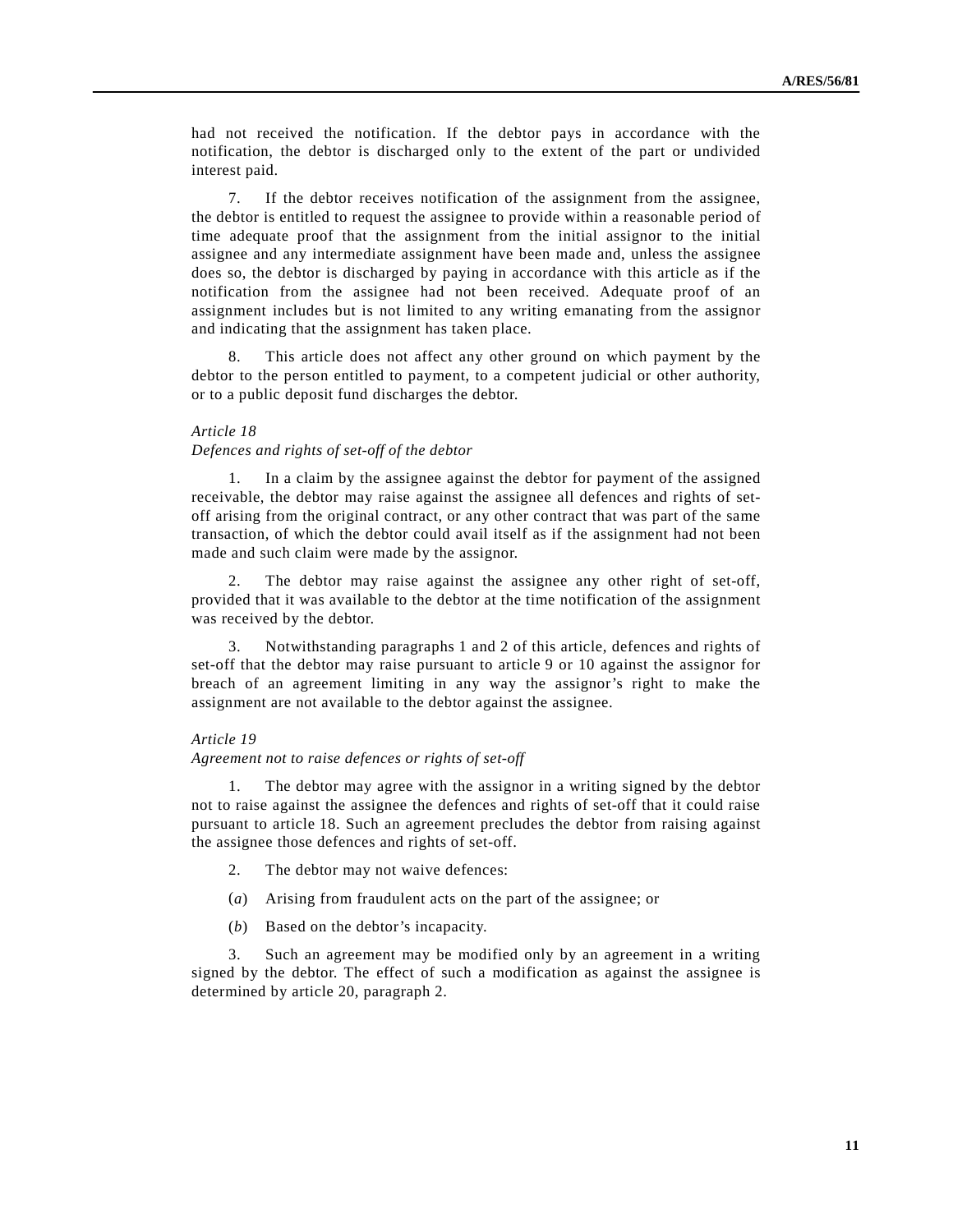#### *Article 20 Modification of the original contract*

An agreement concluded before notification of the assignment between the assignor and the debtor that affects the assignee's rights is effective as against the assignee, and the assignee acquires corresponding rights.

 2. An agreement concluded after notification of the assignment between the assignor and the debtor that affects the assignee's rights is ineffective as against the assignee unless:

(*a*) The assignee consents to it; or

 (*b*) The receivable is not fully earned by performance and either the modification is provided for in the original contract or, in the context of the original contract, a reasonable assignee would consent to the modification.

 3. Paragraphs 1 and 2 of this article do not affect any right of the assignor or the assignee arising from breach of an agreement between them.

#### *Article 21*

#### *Recovery of payments*

 Failure of the assignor to perform the original contract does not entitle the debtor to recover from the assignee a sum paid by the debtor to the assignor or the assignee.

## **Section III Third parties**

# *Article 22 Law applicable to competing rights*

 With the exception of matters that are settled elsewhere in this Convention and subject to articles 23 and 24, the law of the State in which the assignor is located governs the priority of the right of an assignee in the assigned receivable over the right of a competing claimant.

#### *Article 23*

#### *Public policy and mandatory rules*

 1. The application of a provision of the law of the State in which the assignor is located may be refused only if the application of that provision is manifestly contrary to the public policy of the forum State.

 2. The rules of the law of either the forum State or any other State that are mandatory irrespective of the law otherwise applicable may not prevent the application of a provision of the law of the State in which the assignor is located.

 3. Notwithstanding paragraph 2 of this article, in an insolvency proceeding commenced in a State other than the State in which the assignor is located, any preferential right that arises, by operation of law, under the law of the forum State and is given priority over the rights of an assignee in insolvency proceedings under the law of that State may be given priority notwithstanding article 22. A State may deposit at any time a declaration identifying any such preferential right.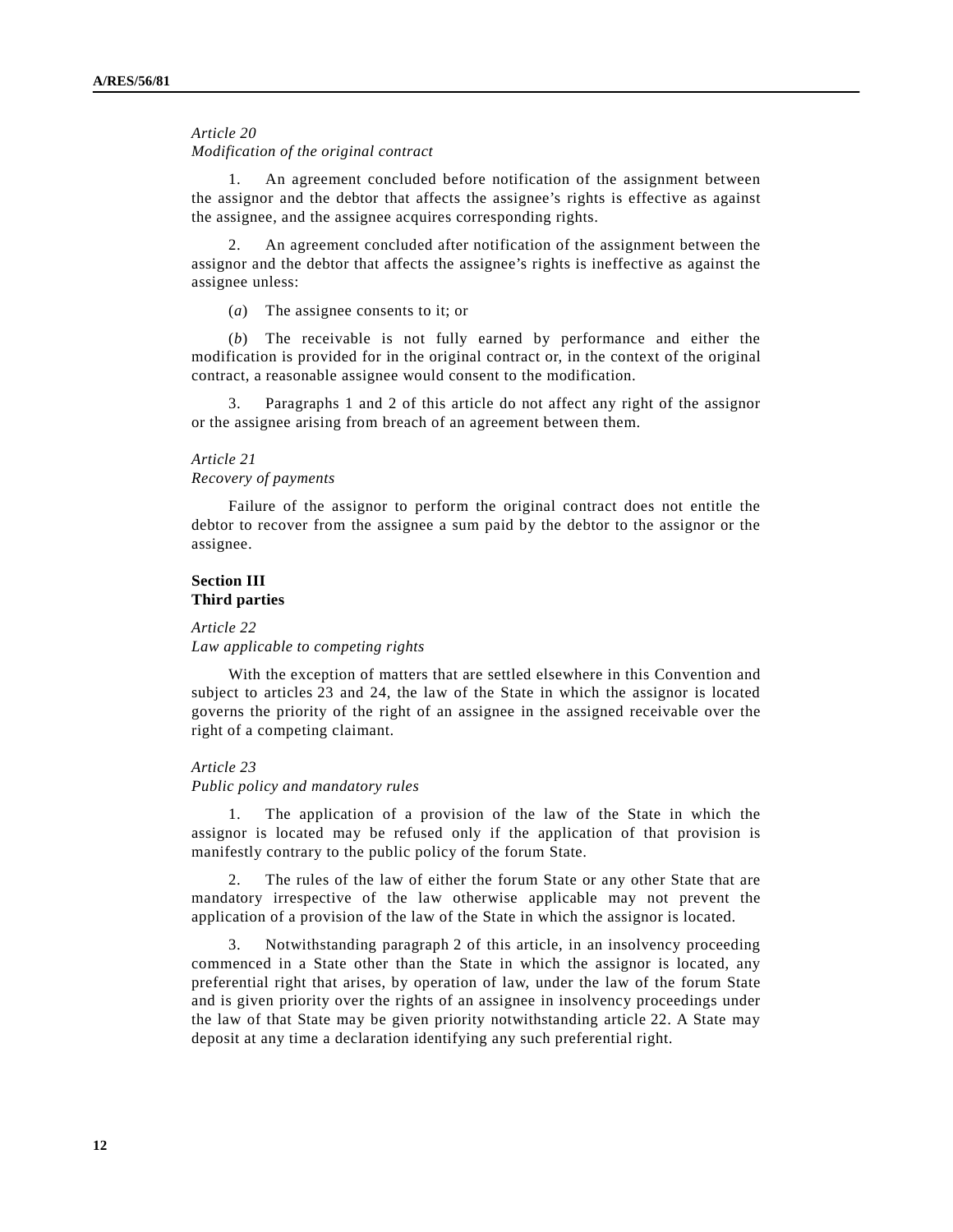## *Article 24 Special rules on proceeds*

 1. If proceeds are received by the assignee, the assignee is entitled to retain those proceeds to the extent that the assignee's right in the assigned receivable had priority over the right of a competing claimant in the assigned receivable.

 2. If proceeds are received by the assignor, the right of the assignee in those proceeds has priority over the right of a competing claimant in those proceeds to the same extent as the assignee's right had priority over the right in the assigned receivable of that claimant if:

 (*a*) The assignor has received the proceeds under instructions from the assignee to hold the proceeds for the benefit of the assignee; and

 (*b*) The proceeds are held by the assignor for the benefit of the assignee separately and are reasonably identifiable from the assets of the assignor, such as in the case of a separate deposit or securities account containing only proceeds consisting of cash or securities.

 3. Nothing in paragraph 2 of this article affects the priority of a person having against the proceeds a right of set-off or a right created by agreement and not derived from a right in the receivable.

# *Article 25*

# *Subordination*

 An assignee entitled to priority may at any time subordinate its priority unilaterally or by agreement in favour of any existing or future assignees.

#### **Chapter V**

#### **Autonomous conflict-of-laws rules**

*Article 26 Application of chapter V* 

The provisions of this chapter apply to matters that are:

 (*a*) Within the scope of this Convention as provided in article 1, paragraph 4; and

 (*b*) Otherwise within the scope of this Convention but not settled elsewhere in it.

#### *Article 27*

*Form of a contract of assignment* 

 1. A contract of assignment concluded between persons who are located in the same State is formally valid as between them if it satisfies the requirements of either the law which governs it or the law of the State in which it is concluded.

 2. A contract of assignment concluded between persons who are located in different States is formally valid as between them if it satisfies the requirements of either the law which governs it or the law of one of those States.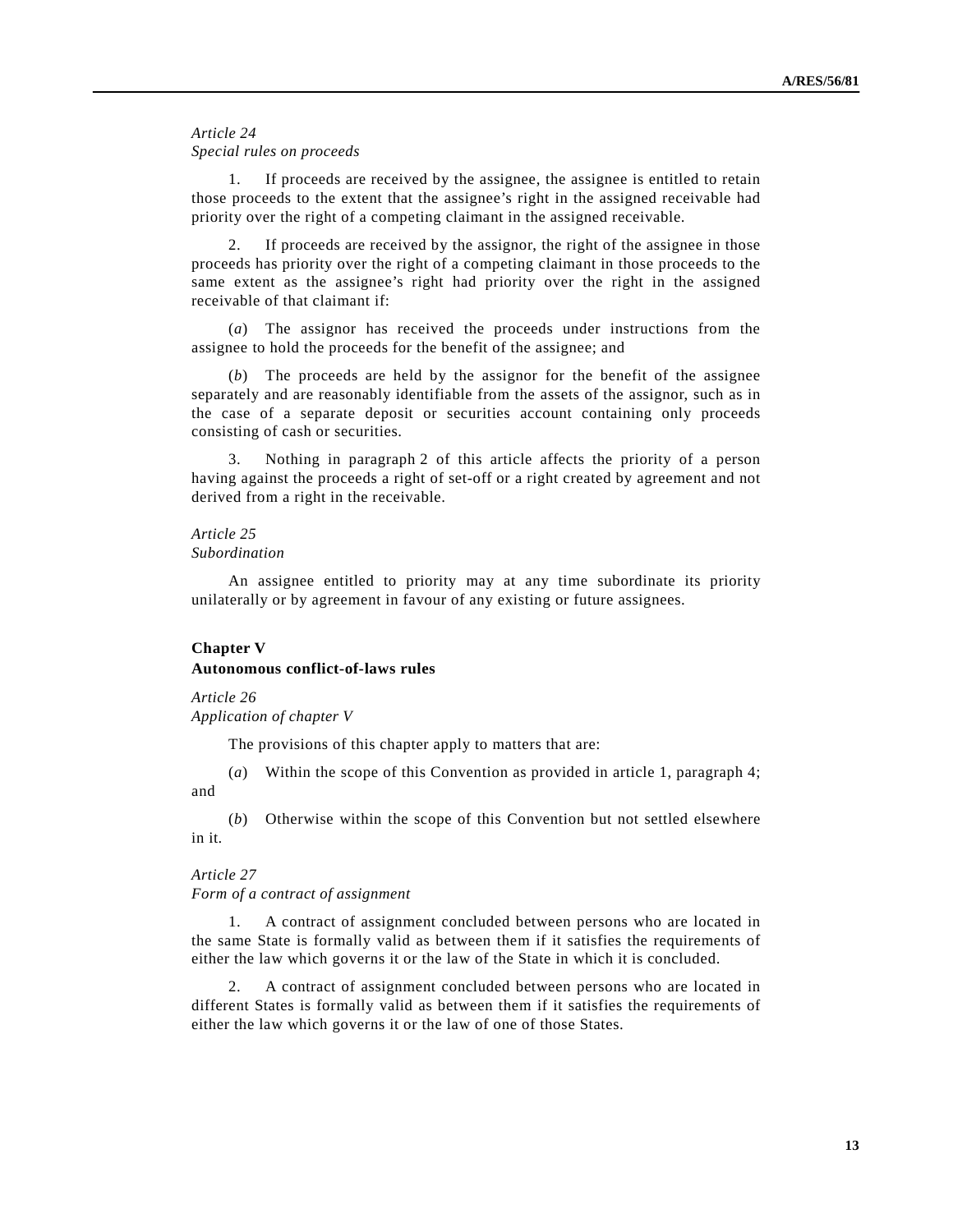#### *Article 28*

## *Law applicable to the mutual rights and obligations of the assignor and the assignee*

 1. The mutual rights and obligations of the assignor and the assignee arising from their agreement are governed by the law chosen by them.

 2. In the absence of a choice of law by the assignor and the assignee, their mutual rights and obligations arising from their agreement are governed by the law of the State with which the contract of assignment is most closely connected.

#### *Article 29*

#### *Law applicable to the rights and obligations of the assignee and the debtor*

 The law governing the original contract determines the effectiveness of contractual limitations on assignment as between the assignee and the debtor, the relationship between the assignee and the debtor, the conditions under which the assignment can be invoked against the debtor and whether the debtor's obligations have been discharged.

## *Article 30*

#### *Law applicable to priority*

 1. The law of the State in which the assignor is located governs the priority of the right of an assignee in the assigned receivable over the right of a competing claimant.

 2. The rules of the law of either the forum State or any other State that are mandatory irrespective of the law otherwise applicable may not prevent the application of a provision of the law of the State in which the assignor is located.

 3. Notwithstanding paragraph 2 of this article, in an insolvency proceeding commenced in a State other than the State in which the assignor is located, any preferential right that arises, by operation of law, under the law of the forum State and is given priority over the rights of an assignee in insolvency proceedings under the law of that State may be given priority notwithstanding paragraph 1 of this article.

## *Article 31*

#### *Mandatory rules*

 1. Nothing in articles 27 to 29 restricts the application of the rules of the law of the forum State in a situation where they are mandatory irrespective of the law otherwise applicable.

 2. Nothing in articles 27 to 29 restricts the application of the mandatory rules of the law of another State with which the matters settled in those articles have a close connection if and insofar as, under the law of that other State, those rules must be applied irrespective of the law otherwise applicable.

## *Article 32 Public policy*

# With regard to matters settled in this chapter, the application of a provision of the law specified in this chapter may be refused only if the application of that provision is manifestly contrary to the public policy of the forum State.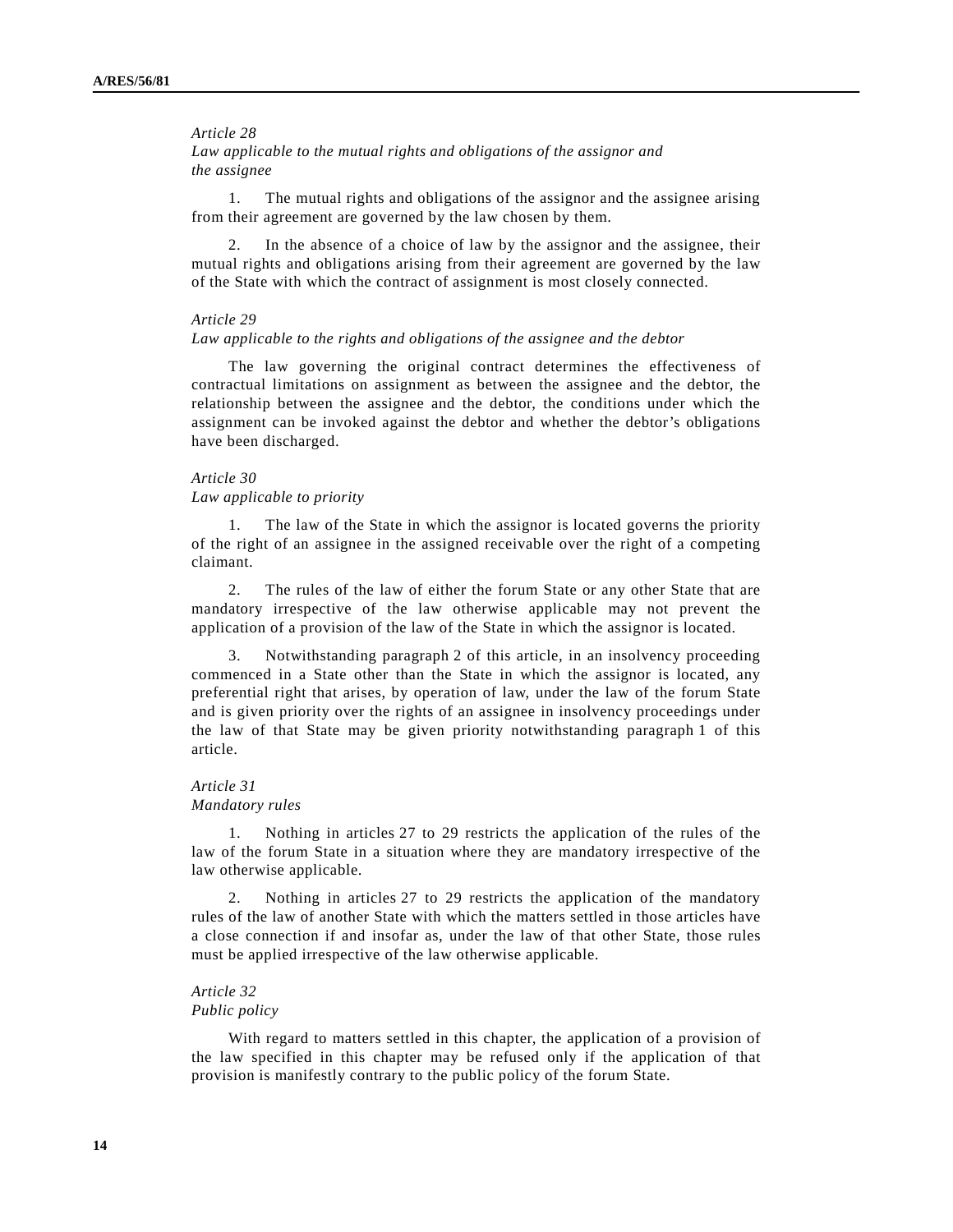# **Chapter VI Final provisions**

*Article 33 Depositary* 

 The Secretary-General of the United Nations is the depositary of this Convention.

## *Article 34*

*Signature, ratification, acceptance, approval, accession* 

 1. This Convention is open for signature by all States at the Headquarters of the United Nations in New York until 31 December 2003.

 2. This Convention is subject to ratification, acceptance or approval by the signatory States.

 3. This Convention is open to accession by all States that are not signatory States as from the date it is open for signature.

Instruments of ratification, acceptance, approval and accession are to be deposited with the Secretary-General of the United Nations.

### *Article 35*

# *Application to territorial units*

If a State has two or more territorial units in which different systems of law are applicable in relation to the matters dealt with in this Convention, it may at any time declare that this Convention is to extend to all its territorial units or only one or more of them, and may at any time substitute another declaration for its earlier declaration.

 2. Such declarations are to state expressly the territorial units to which this Convention extends.

 3. If, by virtue of a declaration under this article, this Convention does not extend to all territorial units of a State and the assignor or the debtor is located in a territorial unit to which this Convention does not extend, this location is considered not to be in a Contracting State.

 4. If, by virtue of a declaration under this article, this Convention does not extend to all territorial units of a State and the law governing the original contract is the law in force in a territorial unit to which this Convention does not extend, the law governing the original contract is considered not to be the law of a Contracting State.

 5. If a State makes no declaration under paragraph 1 of this article, the Convention is to extend to all territorial units of that State.

## *Article 36*

## *Location in a territorial unit*

 If a person is located in a State which has two or more territorial units, that person is located in the territorial unit in which it has its place of business. If the assignor or the assignee has a place of business in more than one territorial unit, the place of business is that place where the central administration of the assignor or the assignee is exercised. If the debtor has a place of business in more than one territorial unit, the place of business is that which has the closest relationship to the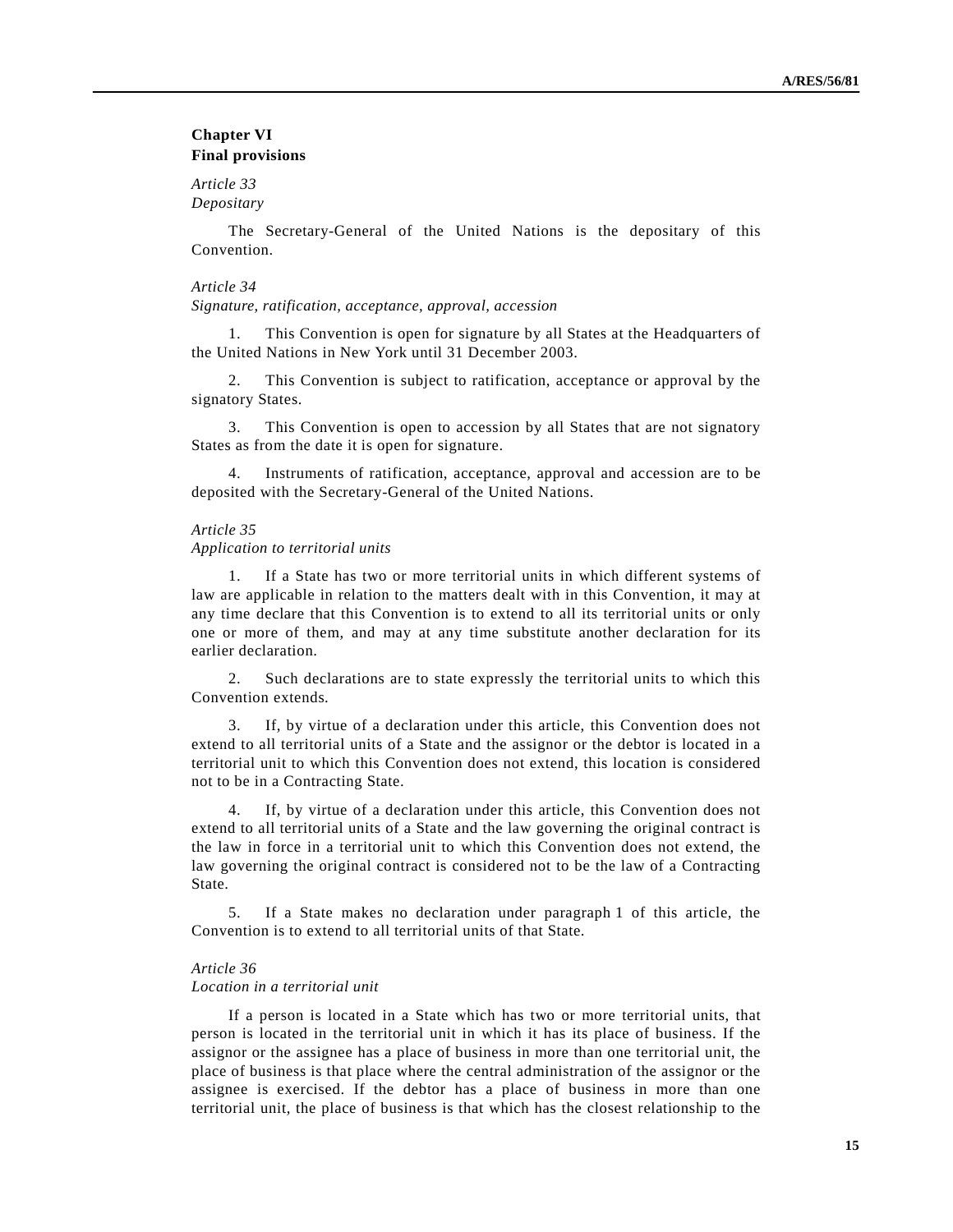original contract. If a person does not have a place of business, reference is to be made to the habitual residence of that person. A State with two or more territorial units may specify by declaration at any time other rules for determining the location of a person within that State.

#### *Article 37*

#### *Applicable law in territorial units*

 Any reference in this Convention to the law of a State means, in the case of a State which has two or more territorial units, the law in force in the territorial unit. Such a State may specify by declaration at any time other rules for determining the applicable law, including rules that render applicable the law of another territorial unit of that State.

### *Article 38*

#### *Conflicts with other international agreements*

 1. This Convention does not prevail over any international agreement that has already been or may be entered into and that specifically governs a transaction otherwise governed by this Convention.

 2. Notwithstanding paragraph 1 of this article, this Convention prevails over the Unidroit Convention on International Factoring ("the Ottawa Convention"). To the extent that this Convention does not apply to the rights and obligations of a debtor, it does not preclude the application of the Ottawa Convention with respect to the rights and obligations of that debtor.

#### *Article 39*

#### *Declaration on application of chapter V*

A State may declare at any time that it will not be bound by chapter V.

#### *Article 40*

#### *Limitations relating to Governments and other public entities*

 A State may declare at any time that it will not be bound or the extent to which it will not be bound by articles 9 and 10 if the debtor or any person granting a personal or property right securing payment of the assigned receivable is located in that State at the time of conclusion of the original contract and is a Government, central or local, any subdivision thereof, or an entity constituted for a public purpose. If a State has made such a declaration, articles 9 and 10 do not affect the rights and obligations of that debtor or person. A State may list in a declaration the types of entity that are the subject of a declaration.

#### *Article 41*

## *Other exclusions*

 1. A State may declare at any time that it will not apply this Convention to specific types of assignment or to the assignment of specific categories of receivables clearly described in a declaration.

2. After a declaration under paragraph 1 of this article takes effect:

 (*a*) This Convention does not apply to such types of assignment or to the assignment of such categories of receivables if the assignor is located at the time of conclusion of the contract of assignment in such a State; and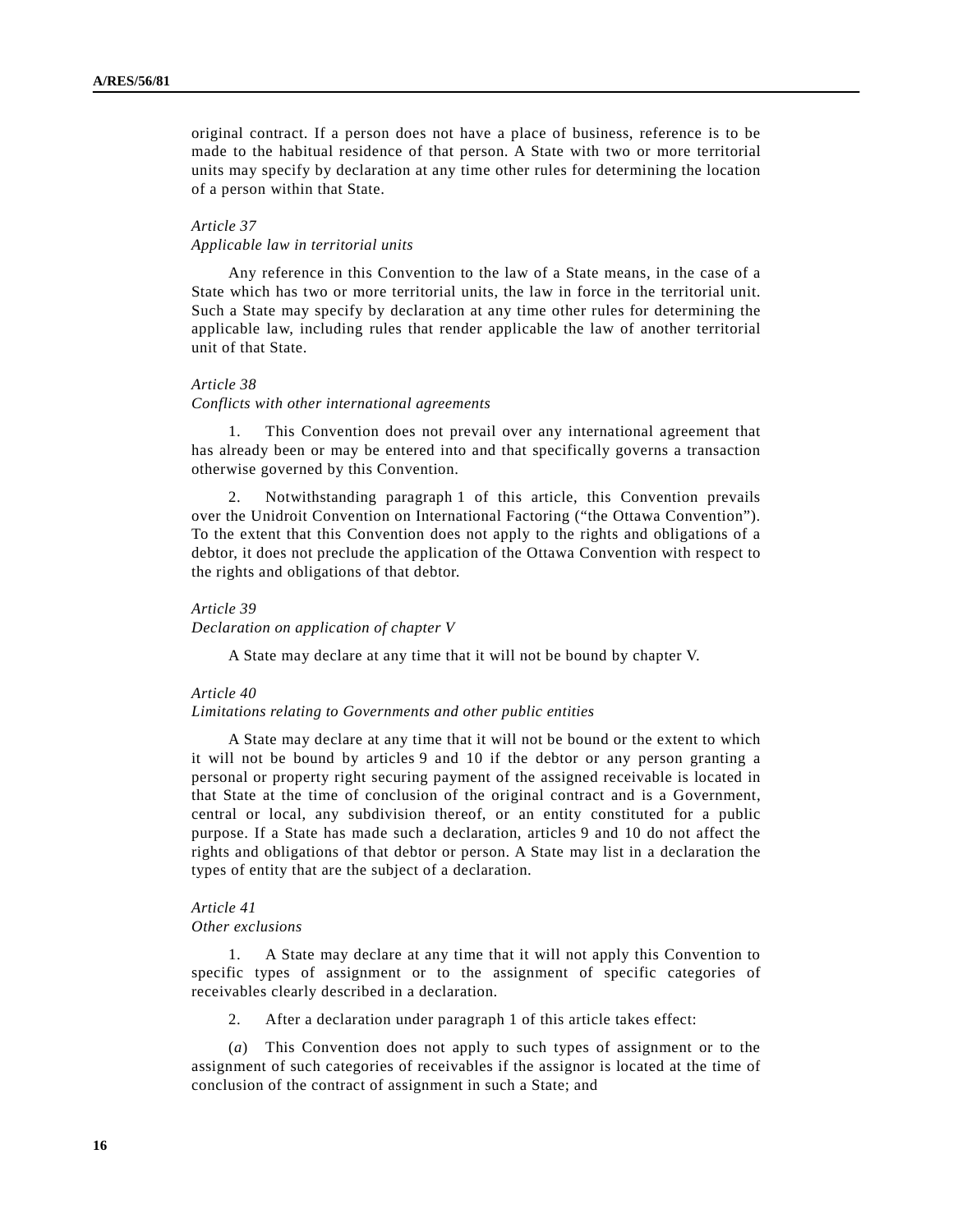(*b*) The provisions of this Convention that affect the rights and obligations of the debtor do not apply if, at the time of conclusion of the original contract, the debtor is located in such a State or the law governing the original contract is the law of such a State.

 3. This article does not apply to assignments of receivables listed in article 9, paragraph 3.

# *Article 42 Application of the annex*

1. A State may at any time declare that it will be bound by:

 (*a*) The priority rules set forth in section I of the annex and will participate in the international registration system established pursuant to section II of the annex;

 (*b*) The priority rules set forth in section I of the annex and will effectuate such rules by use of a registration system that fulfils the purposes of such rules, in which case, for the purposes of section I of the annex, registration pursuant to such a system has the same effect as registration pursuant to section II of the annex;

- (*c*) The priority rules set forth in section III of the annex;
- (*d*) The priority rules set forth in section IV of the annex; or
- (*e*) The priority rules set forth in articles 7 and 9 of the annex.
- 2. For the purposes of article 22:

 (*a*) The law of a State that has made a declaration pursuant to paragraph 1 (*a*) or (*b*) of this article is the set of rules set forth in section I of the annex, as affected by any declaration made pursuant to paragraph 5 of this article;

 (*b*) The law of a State that has made a declaration pursuant to paragraph 1 (*c*) of this article is the set of rules set forth in section III of the annex, as affected by any declaration made pursuant to paragraph 5 of this article;

 (*c*) The law of a State that has made a declaration pursuant to paragraph 1 (*d*) of this article is the set of rules set forth in section IV of the annex, as affected by any declaration made pursuant to paragraph 5 of this article; and

 (*d*) The law of a State that has made a declaration pursuant to paragraph 1 (*e*) of this article is the set of rules set forth in articles 7 and 9 of the annex, as affected by any declaration made pursuant to paragraph 5 of this article.

 3. A State that has made a declaration pursuant to paragraph 1 of this article may establish rules pursuant to which contracts of assignment concluded before the declaration takes effect become subject to those rules within a reasonable time.

 4. A State that has not made a declaration pursuant to paragraph 1 of this article may, in accordance with priority rules in force in that State, utilize the registration system established pursuant to section II of the annex.

 5. At the time a State makes a declaration pursuant to paragraph 1 of this article or thereafter, it may declare that:

 (*a*) It will not apply the priority rules chosen under paragraph 1 of this article to certain types of assignment or to the assignment of certain categories of receivables; or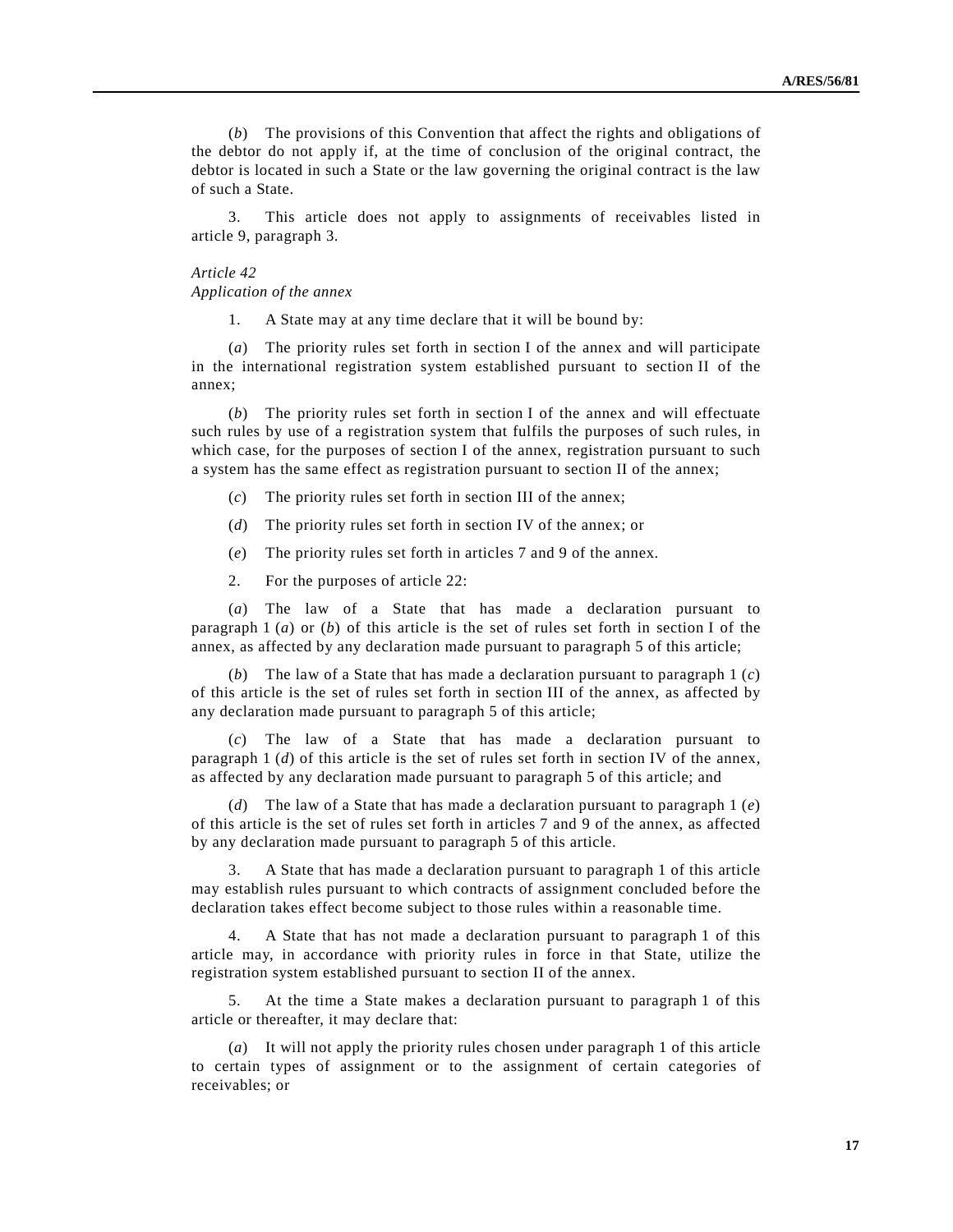(b) It will apply those priority rules with modifications specified in that declaration.

 6. At the request of Contracting or Signatory States to this Convention comprising not less than one third of the Contracting and Signatory States, the depositary shall convene a conference of the Contracting and Signatory States to designate the supervising authority and the first registrar and to prepare or revise the regulations referred to in section II of the annex.

#### *Article 43*

# *Effect of declaration*

 1. Declarations made under articles 35, paragraph 1, 36, 37 or 39 to 42 at the time of signature are subject to confirmation upon ratification, acceptance or approval.

 2. Declarations and confirmations of declarations are to be in writing and to be formally notified to the depositary.

 3. A declaration takes effect simultaneously with the entry into force of this Convention in respect of the State concerned. However, a declaration of which the depositary receives formal notification after such entry into force takes effect on the first day of the month following the expiration of six months after the date of its receipt by the depositary.

 4. A State that makes a declaration under articles 35, paragraph 1, 36, 37 or 39 to 42 may withdraw it at any time by a formal notification in writing addressed to the depositary. Such withdrawal takes effect on the first day of the month following the expiration of six months after the date of the receipt of the notification by the depositary.

 5. In the case of a declaration under articles 35, paragraph 1, 36, 37 or 39 to 42 that takes effect after the entry into force of this Convention in respect of the State concerned or in the case of a withdrawal of any such declaration, the effect of which in either case is to cause a rule in this Convention, including any annex, to become applicable:

 (*a*) Except as provided in paragraph 5 (*b*) of this article, that rule is applicable only to assignments for which the contract of assignment is concluded on or after the date when the declaration or withdrawal takes effect in respect of the Contracting State referred to in article 1, paragraph 1 (*a*);

 (*b*) A rule that deals with the rights and obligations of the debtor applies only in respect of original contracts concluded on or after the date when the declaration or withdrawal takes effect in respect of the Contracting State referred to in article 1, paragraph 3.

 6. In the case of a declaration under articles 35, paragraph 1, 36, 37 or 39 to 42 that takes effect after the entry into force of this Convention in respect of the State concerned or in the case of a withdrawal of any such declaration, the effect of which in either case is to cause a rule in this Convention, including any annex, to become inapplicable:

 (*a*) Except as provided in paragraph 6 (*b*) of this article, that rule is inapplicable to assignments for which the contract of assignment is concluded on or after the date when the declaration or withdrawal takes effect in respect of the Contracting State referred to in article 1, paragraph 1 (*a*);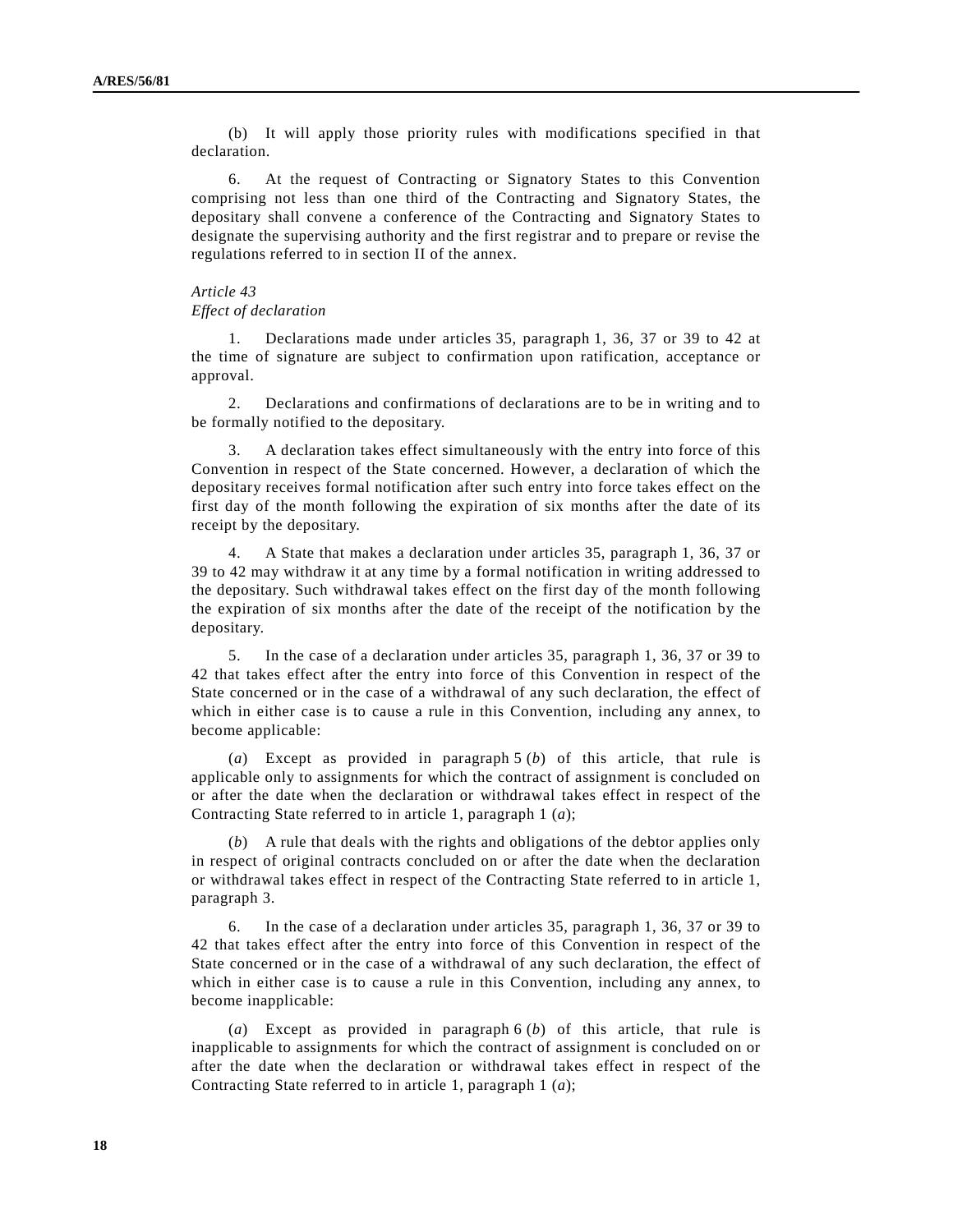(*b*) A rule that deals with the rights and obligations of the debtor is inapplicable in respect of original contracts concluded on or after the date when the declaration or withdrawal takes effect in respect of the Contracting State referred to in article 1, paragraph 3.

 7. If a rule rendered applicable or inapplicable as a result of a declaration or withdrawal referred to in paragraph 5 or 6 of this article is relevant to the determination of priority with respect to a receivable for which the contract of assignment is concluded before such declaration or withdrawal takes effect or with respect to its proceeds, the right of the assignee has priority over the right of a competing claimant to the extent that, under the law that would determine priority before such declaration or withdrawal takes effect, the right of the assignee would have priority.

#### *Article 44 Reservations*

 No reservations are permitted except those expressly authorized in this Convention.

# *Article 45 Entry into force*

 1. This Convention enters into force on the first day of the month following the expiration of six months from the date of deposit of the fifth instrument of ratification, acceptance, approval or accession with the depositary.

 2. For each State that becomes a Contracting State to this Convention after the date of deposit of the fifth instrument of ratification, acceptance, approval or accession, this Convention enters into force on the first day of the month following the expiration of six months after the date of deposit of the appropriate instrument on behalf of that State.

 3. This Convention applies only to assignments if the contract of assignment is concluded on or after the date when this Convention enters into force in respect of the Contracting State referred to in article 1, paragraph 1 (*a*), provided that the provisions of this Convention that deal with the rights and obligations of the debtor apply only to assignments of receivables arising from original contracts concluded on or after the date when this Convention enters into force in respect of the Contracting State referred to in article 1, paragraph 3.

If a receivable is assigned pursuant to a contract of assignment concluded before the date when this Convention enters into force in respect of the Contracting State referred to in article 1, paragraph 1 (*a*), the right of the assignee has priority over the right of a competing claimant with respect to the receivable to the extent that, under the law that would determine priority in the absence of this Convention, the right of the assignee would have priority.

## *Article 46*

# *Denunciation*

 1. A Contracting State may denounce this Convention at any time by written notification addressed to the depositary.

 2. The denunciation takes effect on the first day of the month following the expiration of one year after the notification is received by the depositary. Where a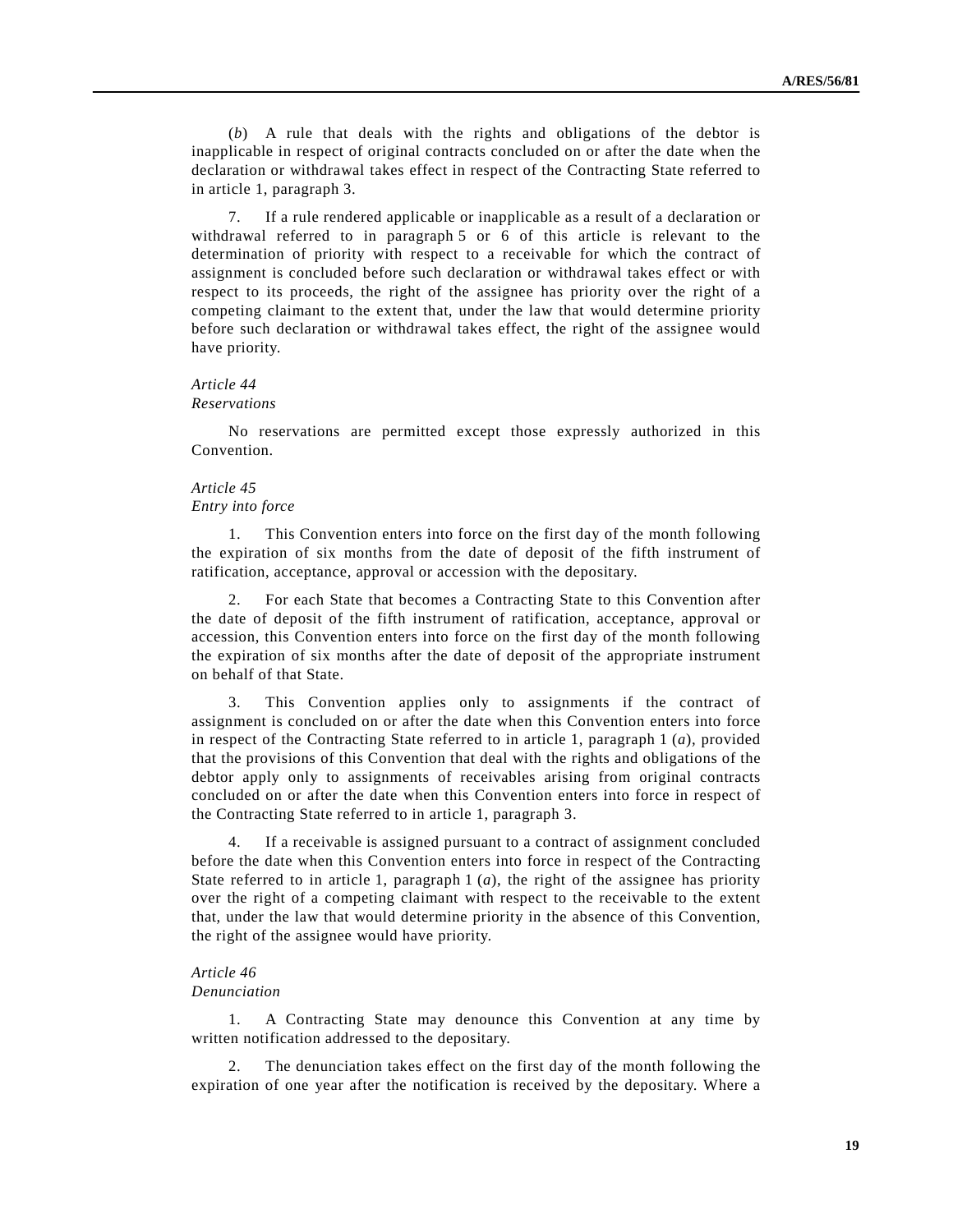longer period is specified in the notification, the denunciation takes effect upon the expiration of such longer period after the notification is received by the depositary.

 3. This Convention remains applicable to assignments if the contract of assignment is concluded before the date when the denunciation takes effect in respect of the Contracting State referred to in article 1, paragraph 1 (*a*), provided that the provisions of this Convention that deal with the rights and obligations of the debtor remain applicable only to assignments of receivables arising from original contracts concluded before the date when the denunciation takes effect in respect of the Contracting State referred to in article 1, paragraph 3.

If a receivable is assigned pursuant to a contract of assignment concluded before the date when the denunciation takes effect in respect of the Contracting State referred to in article 1, paragraph 1 (*a*), the right of the assignee has priority over the right of a competing claimant with respect to the receivable to the extent that, under the law that would determine priority under this Convention, the right of the assignee would have priority.

# *Article 47*

#### *Revision and amendment*

 1. At the request of not less than one third of the Contracting States to this Convention, the depositary shall convene a conference of the Contracting States to revise or amend it.

 2. Any instrument of ratification, acceptance, approval or accession deposited after the entry into force of an amendment to this Convention is deemed to apply to the Convention as amended.

# **Annex to the Convention**

# **Section I Priority rules based on registration**

#### *Article 1*

#### *Priority among several assignees*

 As between assignees of the same receivable from the same assignor, the priority of the right of an assignee in the assigned receivable is determined by the order in which data about the assignment are registered under section II of this annex, regardless of the time of transfer of the receivable. If no such data are registered, priority is determined by the order of conclusion of the respective contracts of assignment.

## *Article 2*

## *Priority between the assignee and the insolvency administrator or creditors of the assignor*

 The right of an assignee in an assigned receivable has priority over the right of an insolvency administrator and creditors who obtain a right in the assigned receivable by attachment, judicial act or similar act of a competent authority that gives rise to such right, if the receivable was assigned, and data about the assignment were registered under section II of this annex, before the commencement of such insolvency proceeding, attachment, judicial act or similar act.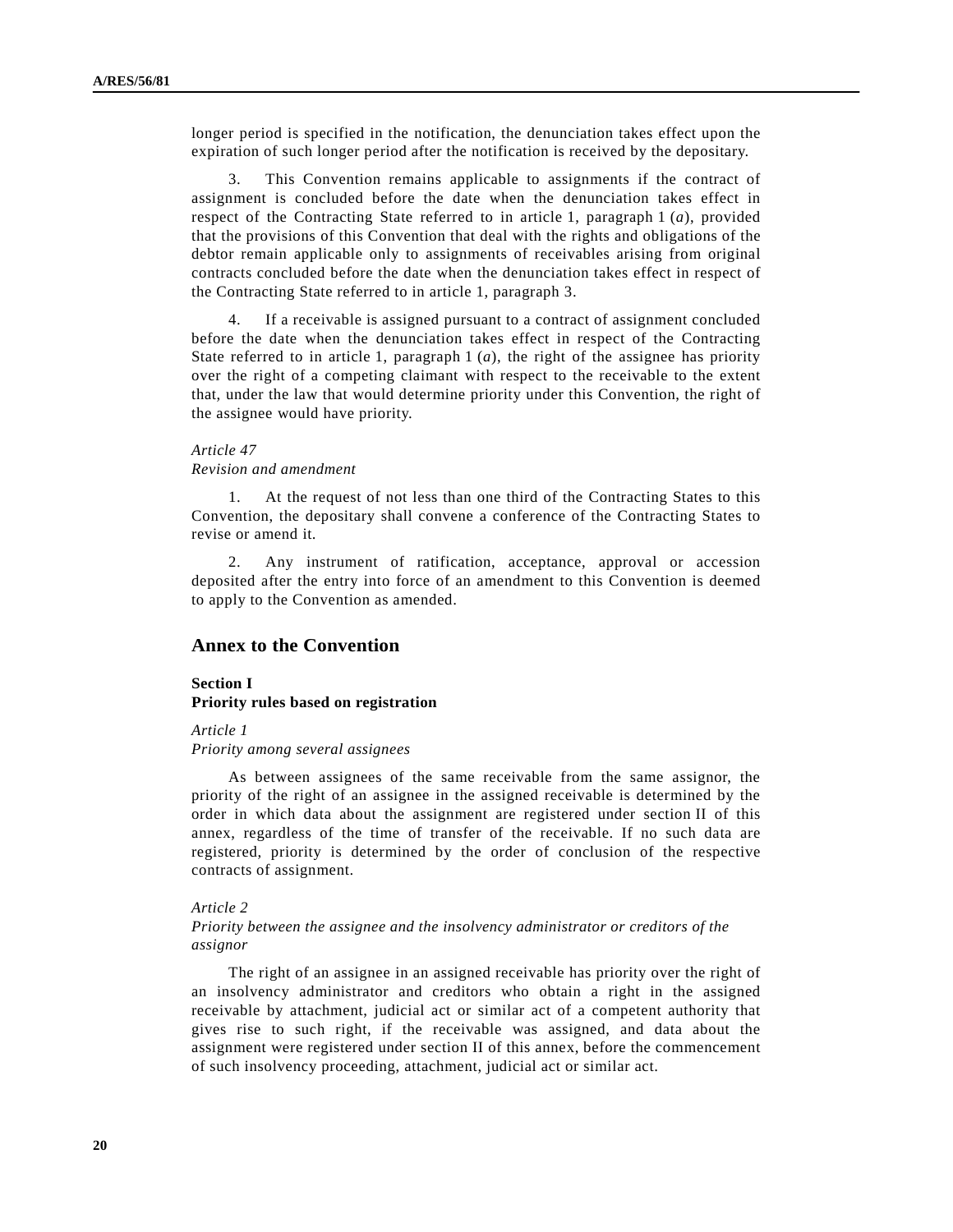## **Section II Registration**

## *Article 3 Establishment of a registration system*

 A registration system will be established for the registration of data about assignments, even if the relevant assignment or receivable is not international, pursuant to the regulations to be promulgated by the registrar and the supervising authority. Regulations promulgated by the registrar and the supervising authority under this annex shall be consistent with this annex. The regulations will prescribe in detail the manner in which the registration system will operate, as well as the procedure for resolving disputes relating to that operation.

# *Article 4*

## *Registration*

 1. Any person may register data with regard to an assignment at the registry in accordance with this annex and the regulations. As provided in the regulations, the data registered shall be the identification of the assignor and the assignee and a brief description of the assigned receivables.

 2. A single registration may cover one or more assignments by the assignor to the assignee of one or more existing or future receivables, irrespective of whether the receivables exist at the time of registration.

 3. A registration may be made in advance of the assignment to which it relates. The regulations will establish the procedure for the cancellation of a registration in the event that the assignment is not made.

 4. Registration or its amendment is effective from the time when the data set forth in paragraph 1 of this article are available to searchers. The registering party may specify, from options set forth in the regulations, a period of effectiveness for the registration. In the absence of such a specification, a registration is effective for a period of five years.

 5. Regulations will specify the manner in which registration may be renewed, amended or cancelled and regulate such other matters as are necessary for the operation of the registration system.

 6. Any defect, irregularity, omission or error with regard to the identification of the assignor that would result in data registered not being found upon a search based on a proper identification of the assignor renders the registration ineffective.

# *Article 5*

# *Registry searches*

 1. Any person may search the records of the registry according to identification of the assignor, as set forth in the regulations, and obtain a search result in writing.

 2. A search result in writing that purports to be issued by the registry is admissible as evidence and is, in the absence of evidence to the contrary, proof of the registration of the data to which the search relates, including the date and hour of registration.